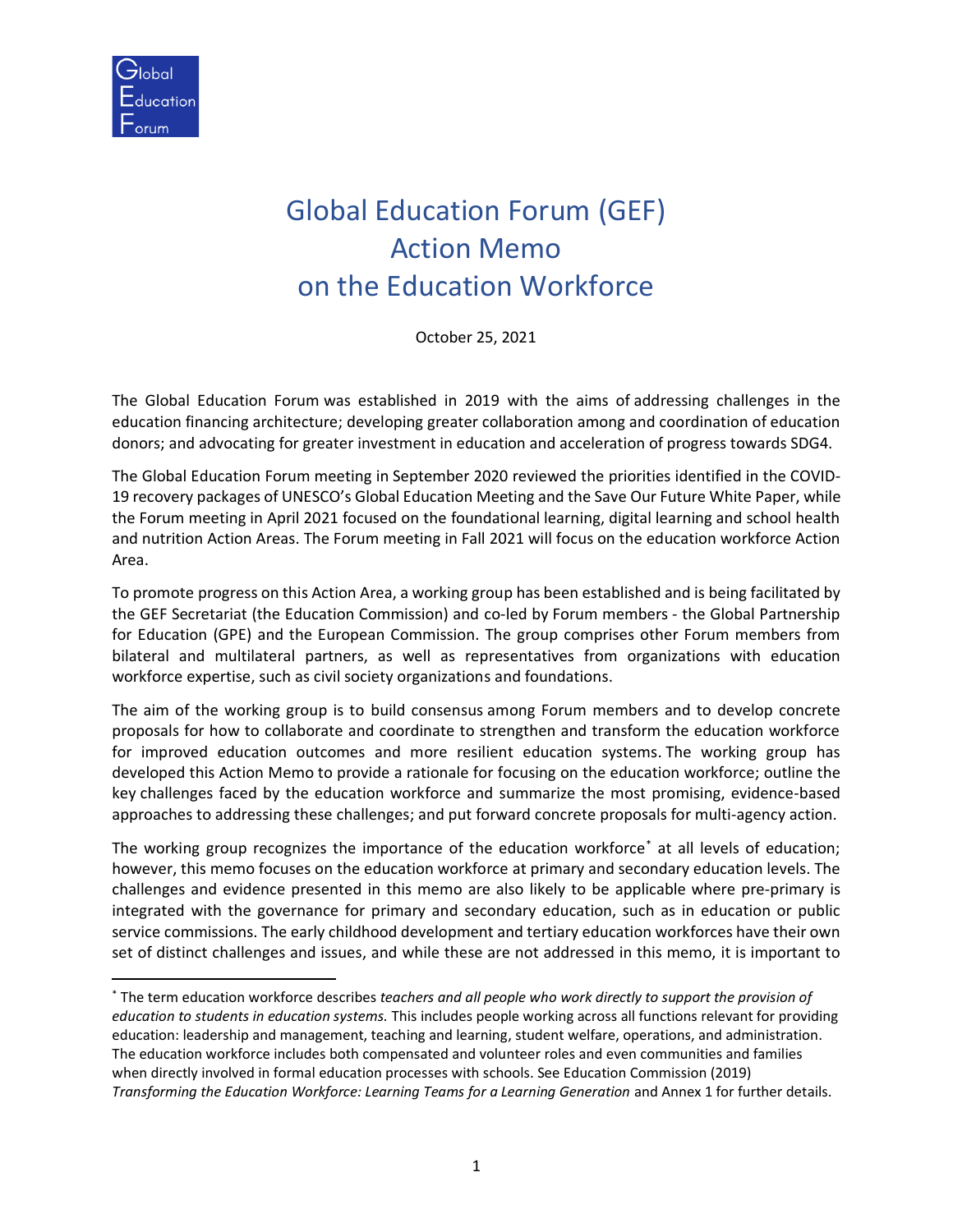

note that primary and secondary education outcomes are highly linked to the quality and effectiveness of both early childhood and tertiary workforces. The working group also recognizes the need for prioritization, and given the impact of foundational learning on other education goals, the education workforce for foundational learning† is given a high priority.

# **Introduction**

With less than 10 years remaining, the world is at serious risk of not achieving SDG4, especially given the impact of COVID-19 on education. Before COVID-19, 258 million children were already out of school, ‡ and 53% of children in low- and middle-income countries couldn't read and understand a simple story by the end of primary (the indicator for 'learning poverty'), let alone obtain the wider breadth of skills required to thrive in today's societies. Now, with over a year of school closures due to the pandemic, learning poverty is estimated to rise to 63% in developing countries (World Bank, 2021), and over 100 million additional children will fall below the minimum proficiency level in reading [\(UNESCO,](https://unesdoc.unesco.org/ark:/48223/pf0000376984) 2021a).

Crisis-related school closures in over 190 countries affected 63 million primary and secondary teachers globally (UNESCO, 2020), and while most countries required at least three-quarters of their teachers to teach remotely/ online, this varied considerably by income level: 69% of high-income but only 25% of lowincome countries called on all teachers to engage in remote/ online teaching (UNESCO, UNICEF, the World Bank and OECD, 2021). Even before COVID-19, evidence clearly showed the significance of teacher impact on quality education - but during the pandemic the centrality of their role in ensuring student learning and wellbeing was undeniable, as they rapidly mobilized and innovated to deliver distance learning and ensure health and safety measures. Yet teachers encountered serious challenges, such as risking their health to support students and families without proper support, and in some instances, facing reduced salaries or discontinued payments altogether. Investing in sufficient quantity of teachers, their wellbeing, health and safety, and professional development, and ensuring they are supported and their rights protected must be a top priority in the crisis recovery and building more resilient education systems for the future.

Although a significant portion of students in low-income contexts have been unable to access to their teachers during school closures, many teachers, in partnership with school leaders and other education professionals, have been working collaboratively with caregivers and families, communities, and health workers to ensure that learning continues and that no child is left behind. The COVID-19 crisis has shown definitively that teachers cannot work alone. Leveraging the wider education workforce, along with families and communities, is supported by evidence on the effectiveness of leaders and other roles in supporting teachers and promoting inclusive, quality education (Education Commission, 2019).

Due to the pandemic, systems have been disrupted and mindsets about education delivery and education workforce design are shifting. Now is the time to consider how greater investment, collaboration and

<sup>†</sup> The GEF Action Memo on Foundational Learning recommends prioritizing foundational literacy and numeracy for grades 1-3 and extending to upper primary grades in contexts where students have not mastered basic reading and math.

<sup>‡</sup> Data from UNESCO Institute for Statistics, 2018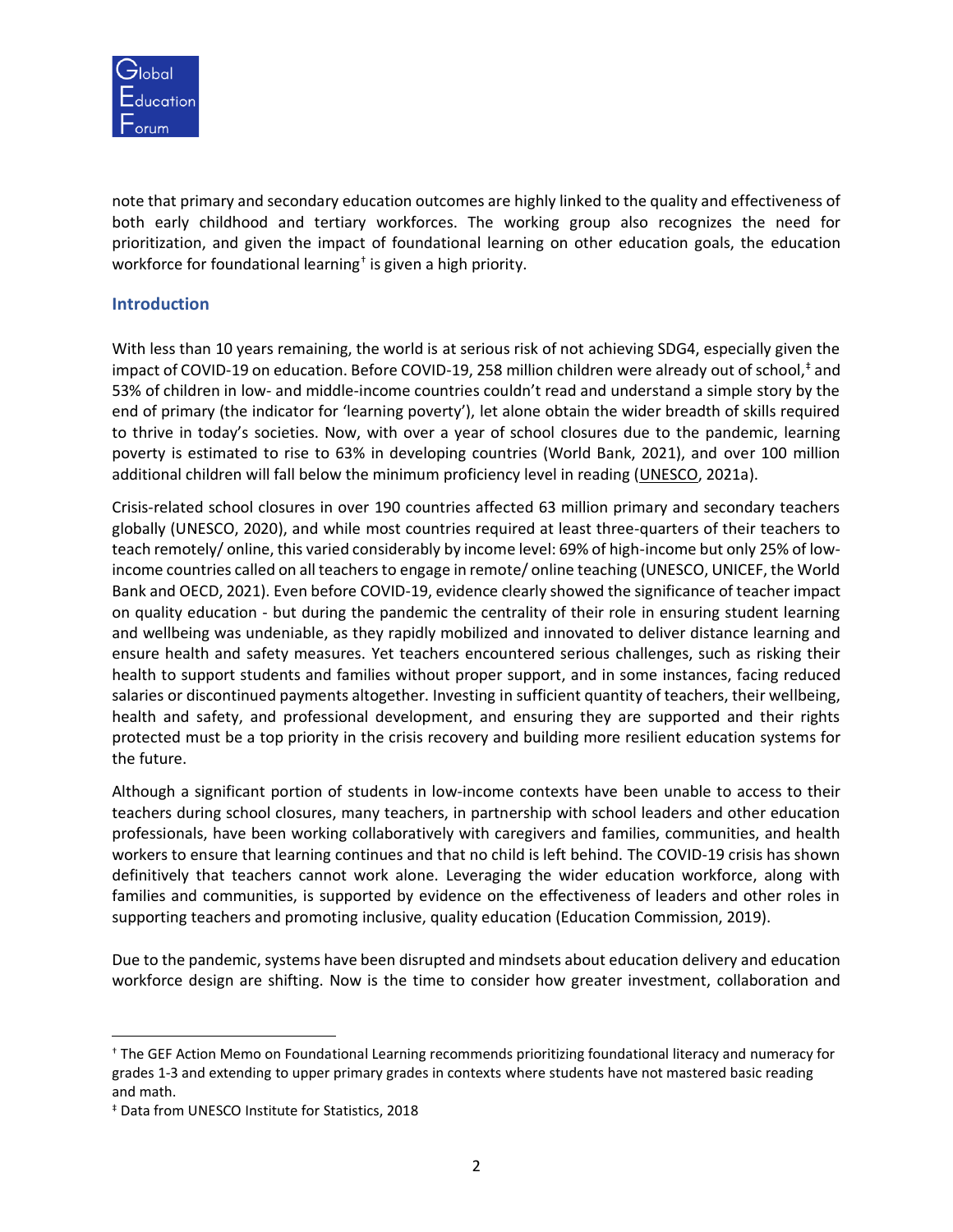

coordination among the education community can strengthen and support teachers and harness the broader education workforce for the acceleration of progress towards SDG4.

# **The State of the Education Workforce**

Teacher quality is the most important determinant of learning at the school level and teachers are a government's greatest education investment, but in many countries, teachers are still in short supply. In Sub-Saharan Africa, an additional 15 million teachers alone need to be recruited and trained to remain on track to meet SDG4 by 2030 (UNESCO, 2021(b)). In some of the poorest countries, the required increase in teachers to meet SDG4 targets is equal to at least half of the projected number of tertiary education graduates. This is partially due to low secondary completion rates; for example, less than 45% in Sub-Saharan Africa.<sup>§</sup> Teacher shortages occur frequently in vulnerable communities and certain areas (such as rural and remote regions) as well as in particular subject areas (such as math and science), exacerbating inequality. On top of this, multiple interacting and system factors create conditions where teachers are absent or do not spend enough time on instruction. UNESCO & UIS (2021) suggest that countries will need to monitor trends in teacher attrition carefully as teachers leaving the profession might increase due to the COVID-19 pandemic.

Teacher wellbeing and working conditions play a crucial role in shortages - high workloads, stress, safety concerns and lack of professional support have been linked to teachers leaving or wanting to leave the profession (UNESCO, 2021b; OECD, 2020). Research also suggests that teacher wellbeing materially affects the quality of learning (Jones et al., 2013; McCallum et al., 2017). In many countries, the profession is still dealing with COVID-19 related health and safety issues and the slow implementation of teacher vaccination. Teachers also report that workload has become particularly heightened during the pandemic, as they have taken on multiple new roles to keep students safe and learning as well as navigate the challenge of hybrid teaching. Of over 1500 teachers surveyed in Costa Rica in February 2021, 84% said they worked more than 8 hours a day and 24% more than 12 hours a day, and workload continued at increased levels when lockdown ended, possibly a result of budget cuts, staff layoffs, or the need to try to catch up on missed learning time and missed assessments (Thompson, 2021). Still, the mental health, including socio-emotional wellbeing and physical health of teachers, is often not a top priority even given these recent challenges. Moreover, there is limited evidence on teacher wellbeing in crisis situations, however, the research that is available shows that teacher wellbeing is context-specific and multi-faceted (Collie et al., 2012; Schleicher, 2018), thus requiring targeted responses.

In some low-income countries, even where there are enough teachers, many are poorly trained, unqualified and have limited pedagogical and subject knowledge. In Sub-Saharan Africa, only 65% of primary teachers and 50% of secondary teachers have the minimum qualifications to teach (UNESCO, 2020). A study of seven countries in Sub-Saharan Africa found that less than 10% of primary school language teachers could demonstrate the minimum level of subject knowledge required to teach grade four students (Bold et al., 2017). Models of initial teacher education and professional development are often outdated and ineffective and continued support is limited (Mulkeen, 2017). Although the UNESCO

<sup>§</sup> Data from UNESCO Institute for Statistics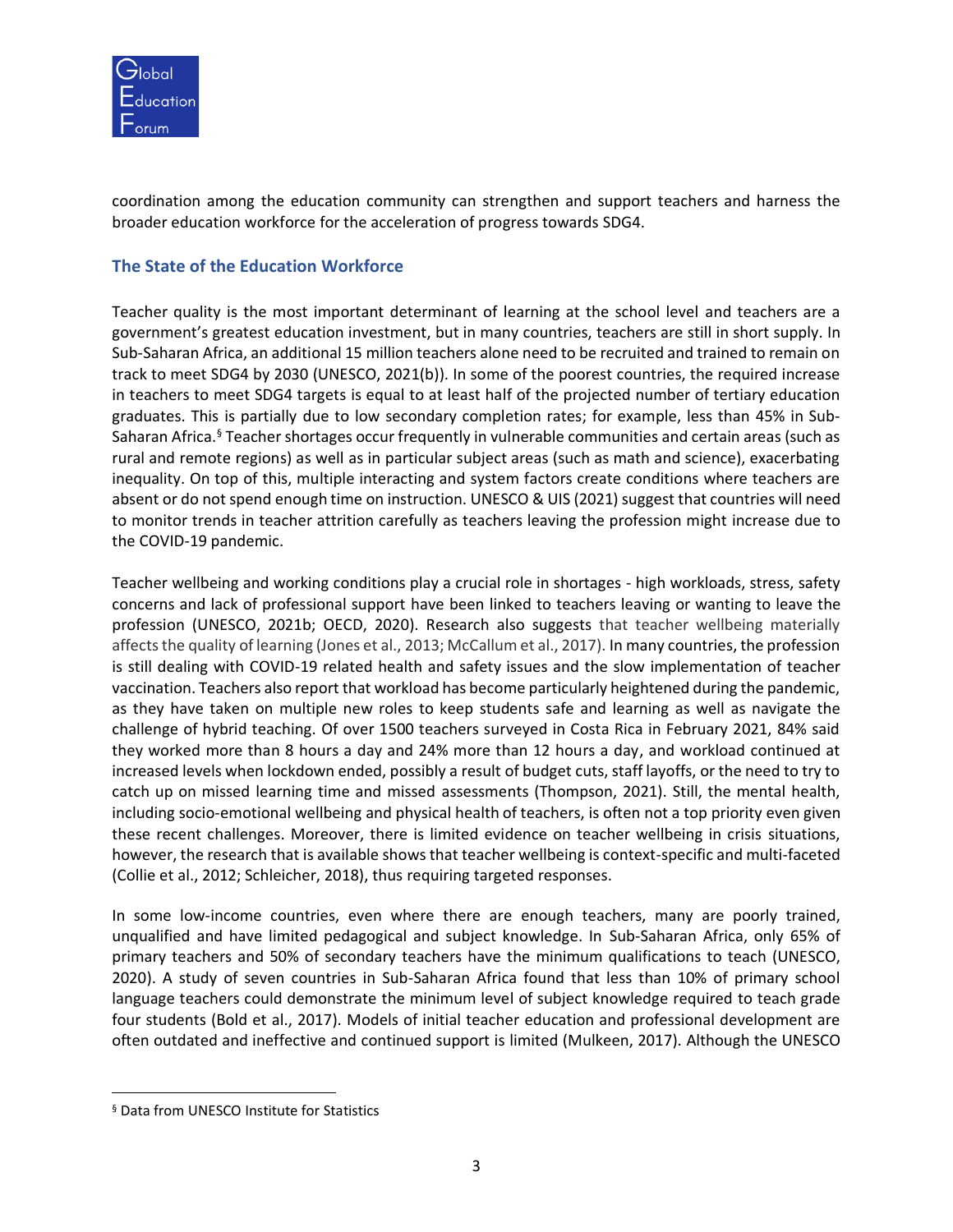

Institute for Statistics ISCED-T<sup>\*\*</sup> will provide internationally comparable indicators on teacher training and qualifications, more data is needed on teachers and the education workforce at both country and global levels in order to target support for teacher education and development.

Teachers often work in relative isolation and are expected to fulfill increasingly diverse roles and address a wide range of student outcomes and learning needs. On top of an expanding list of responsibilities, the education workforce is rarely designed and supported to deliver inclusive education. In regard to inclusion, less than 3% of countries have adopted an "inclusive education law" that promotes teacher training, while 10% have such a law, but which does not explicitly mention teacher training on inclusive education (UNESCO, 2020). Inequities within the workforce itself also exist and are rarely recognized. For example, in terms of gender, in Sub-Saharan Africa in 2018, less than 50% of primary teachers and only 30% of secondary teachers were female.<sup>++</sup> However, it's important to note that patterns differ across and within countries - in OECD countries the teaching workforce is highly feminized but less so among school leaders, indicating limited career progression opportunities for female teachers (OECD, 2020).

The pandemic directly affected millions of primary and secondary teachers, with those in the poorest countries and women more severely impacted. While some countries halted education provision altogether, many teachers had to distance teach during school closures, with no time to prepare and often with limited guidance and resources. They were expected to adapt curriculum and lesson plans and shift between high, low and no-tech solutions to teaching (UNESCO, 2021a). Even in OECD countries, only 60% of teachers had recent professional development on using ICT for teaching and learning before the pandemic (OECD, 2020). Now more than ever, teachers need initial education and continuous support and professional development on flexible pedagogies and blended teaching (remote, online and offline) and using different technologies, especially while access to technology is still uneven and inequitable. Professional development for teachers must also include strategies to address the increasing mental health issues, stress and inequities among students as a result of the pandemic. As teachers' professional knowledge and experience grows, they need to be trusted to use their professional autonomy to troubleshoot and find sustainable solutions to existing challenges and to lead in educational and pedagogical decision-making.

Support for teachers in conflict and displacement settings is especially critical, as they may be the only resource facilitating student transitions to new schooling and language of instruction, supporting their academic and socio-emotional learning, as well as addressing special needs related to stress and wellbeing (Mendenhall, Gomez and Varni, 2018). Yet, in crisis and displacement contexts, the majority of the teaching workforce do not have opportunities for professional development and work in challenging situations with limited resources, large class sizes and low compensation. Their prior teaching qualifications are often not recognized in countries of asylum, and in many instances, teachers in

<sup>\*\*</sup> The International Standard Classification of Education (ISCED) provides a comprehensive framework for organizing education programmes and qualification by applying uniform and internationally agreed definitions to facilitate comparisons of education systems across countries. ISCED is a widely-used global reference classification for education systems that is maintained and periodically revised by the UIS in consultation with Member States and other international and regional organization.

<sup>††</sup> Data from UNESCO Institute for Statistics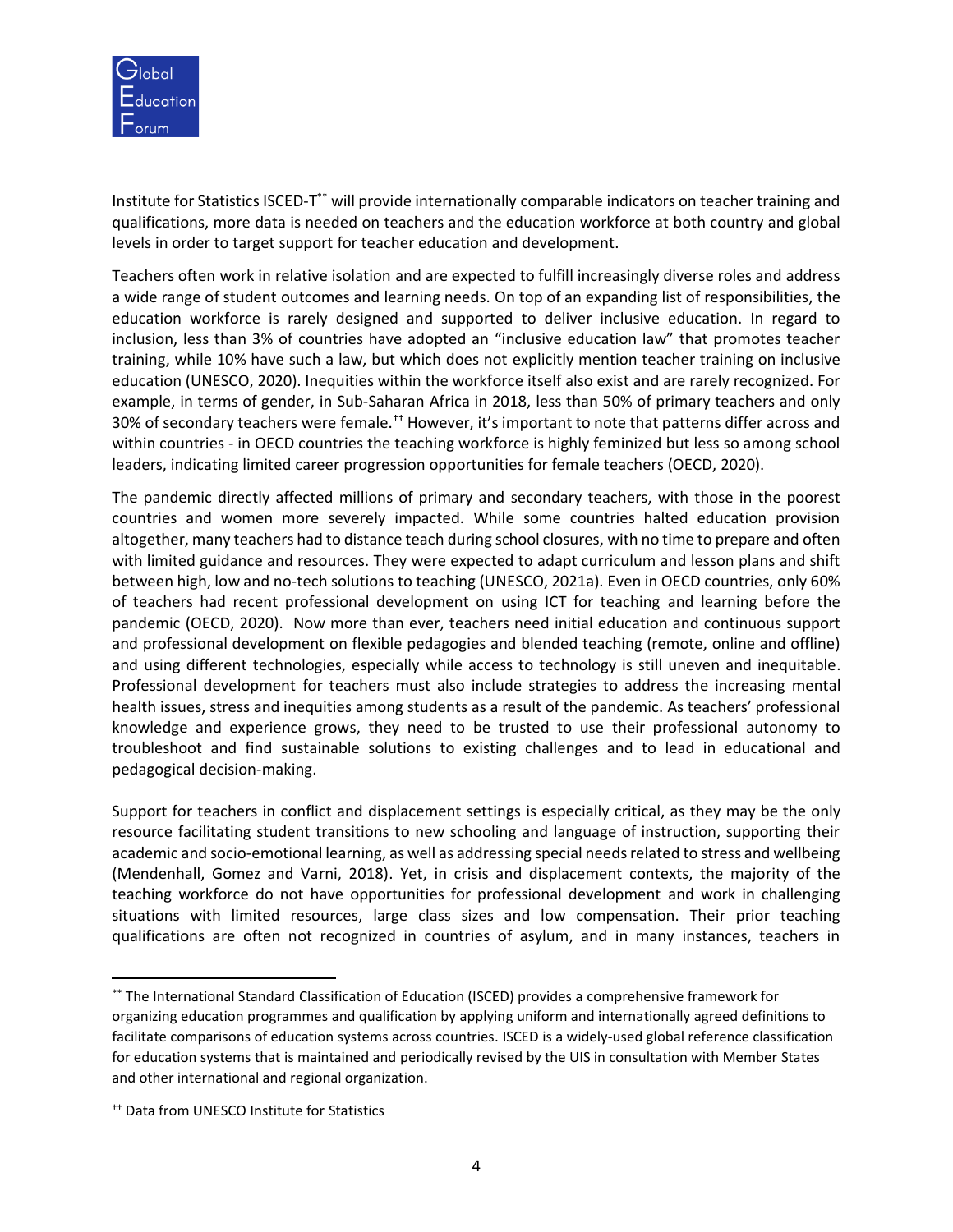

displacement settings are not included in national level teacher management and development systems (Richardson, MacEwan and Naylor, 2018).

Critical roles that support teachers - such as school leaders and district education officers<sup>##</sup> or those with supervision roles- also need guidance and professional development. Even in OECD countries, only slightly more than half of school leaders (54%) report having completed a program or course in school administration or principal training at least once before taking up such a role (OECD, 2019). Almost all government schools have a school principal or head teacher, and systems have wider leadership roles such as school supervisors and district officials that support teaching and learning. These professionals are often highly experienced staff with many years of teaching experience, but in practice, leaders like school principals struggle to support teaching and learning and tend to focus on traditional management duties (UNESCO, 2017; Vaillant, 2015). In OECD countries, principals report spending only 16% of their working time on curriculum and teaching-related tasks and meetings (OECD, 2019). Reasons include factors such as poor preparation for new responsibilities, local cultural norms around leadership that see school leaders as a "figurehead" rather than an instructional leader for teaching, and a heavy administrative workload (UNESCO, 2016).

Given this constraint and teachers' own need and capacity for leadership and creativity, especially during crises such as the COVID pandemic, the issue of teacher professional autonomy has become more critical than ever. Yet teachers in many contexts are bound by strict hierarchical systems, and their professional knowledge and experience are not capitalized in order to troubleshoot and find sustainable solutions to existing challenges. Teachers need trust from school leaders and the community to use sound pedagogical judgment that draws on their professional knowledge and experience to lead in educational and pedagogical decision-making.

While many of these challenges faced by teachers and the workforce are well-known, there is still limited country level and internationally comparable data on many critical issues relating to teachers and the wider education workforce, such as wellbeing, training and qualifications. In low- and middle-income countries, there is rarely data captured on education professionals that support teachers, such as school leaders or district officials, and there is very limited data available on teachers and the workforce in displaced and conflict-affected contexts. To better understand the challenges facing the workforce and support funding and policy decisions, data on key workforce issues needs to be collected and made accessible at country level through existing EMIS and related systems as well as at the global level.

# **Building Back Better: Transforming the education workforce**

In the summer of 2020, the Save Our Future [White Paper](https://saveourfuture.world/white-paper/) reviewed the evidence on the most promising approaches to strengthening and transforming the education workforce and put forward a set of immediate and long-term recommendations for countries and the global community to consider. This included the actions in the Teacher Task Force [Call for Action on Teachers.](https://teachertaskforce.org/knowledge-hub/response-covid-19-outbreak-call-action-teachers-0) (See Annex 2 for a complete list of the recommended actions).

<sup>‡‡</sup> District is used to denote the school-facing workforce at the middle-tier level, although we recognize that some countries have other types of jurisdictions, such as. provinces.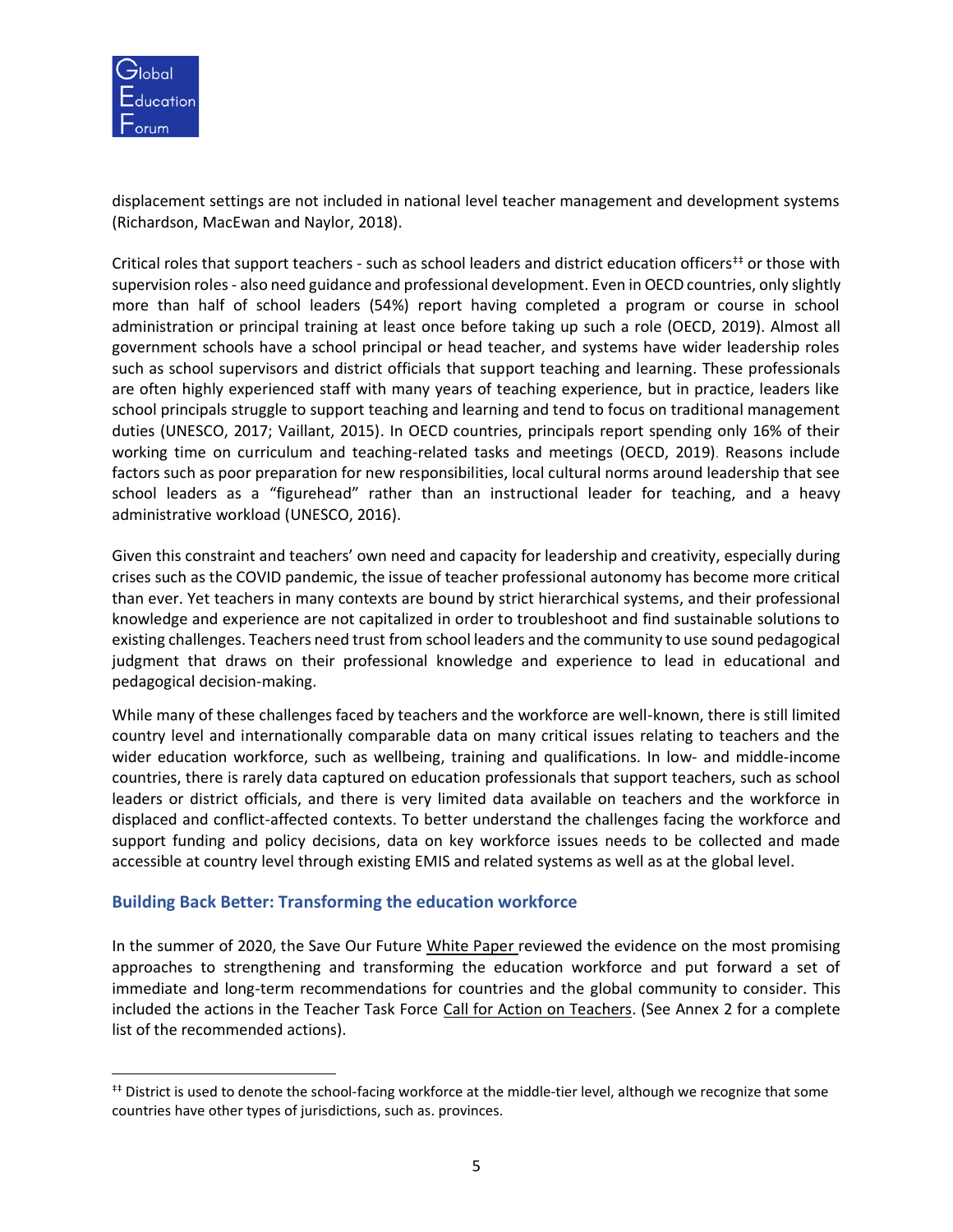

This section builds on the Save Our Future White Paper and draws on more recent evidence to summarize some of the strongest approaches for addressing the challenges presented in the previous section.

**Increase qualified teachers and focus on more equitable allocation:** Successful education systems demonstrate that higher-skilled individuals can be attracted to the workforce if roles are continuously professionalized throughout the workforce life cycle. This includes recruiting based on capability, ensuring high-quality, research-informed initial teacher education, and to encouraging qualified, experienced teachers to remain in the profession through competitive salaries, compelling career paths, and professional development (Tan, 2019) as well as leadership that promotes trust and professional autonomy. Although each education system will be at a different stage of development, quick-fix solutions to teacher shortages, such as hiring contract teachers, should be avoided and steps towards longer-term reforms aligned with professionalization and systems strengthening should be prioritized. However, many education systems include temporary or contract teachers and should aim to integrate them where possible. Education systems should ensure teacher occupational wellbeing and decent working conditions, as increased stress and high workload, especially in light of the pandemic, contribute to high attrition rates (Palm, 2020; Fraser, 2020). Labor rights and secure employment conditions should also be safeguarded.

To attract and retain teachers in hard to staff areas, some countries have recruited teachers directly from underserved areas or provided alternative pathways to qualification for unqualified teachers, training them in schools supported by distance learning (Mulkeen et al., 2017; Mukeredzi et al., 2015; UNESCO, 2014). For example, the Sierra Leone GATE program supports young women who do not have the required qualifications or funding needed to enter teacher education programs to become teachers (Crisp et al., 2017; Naylor et al., 2019). Women participate in a bridging program, where they become learning assistants in a local primary school and participate in a distance learning program to become qualified primary school teachers.

Financial and non-financial incentives should be considered to attract and retain teachers in underserved areas, especially those typically in short supply like female or science teachers. These can include shortterm, practical strategies such as provision of transportation and housing or career guarantees for spouses. Some countries provide longer-term incentives, like career-based onesfor those working in hard to staff areas through accelerated or advanced training opportunities, such as a fast track to a masters or management program or scholarships for additional training (ILO & Centre for International Teacher Education, 2016).

**Improve collection and availability of teacher and workforce data:** Most countries have crude systemlevel administrative data on teachers and the workforce, which may explain why more detailed datasets, such as that developed by the OECD TALIS, only cover about a quarter of countries worldwide. Ensuring collection of data on key indicators – such as on wellbeing and training and qualifications – and including for roles that support teachers – such as school leaders and district officials - is critical to using data-driven approaches to address issues of access and quality teaching and learning. Integration of this data into country level EMIS (Education Management Information System) or TMIS (Teacher Management Information Systems) could support better visibility of workforce bottlenecks and be used to inform funding and policy decisions.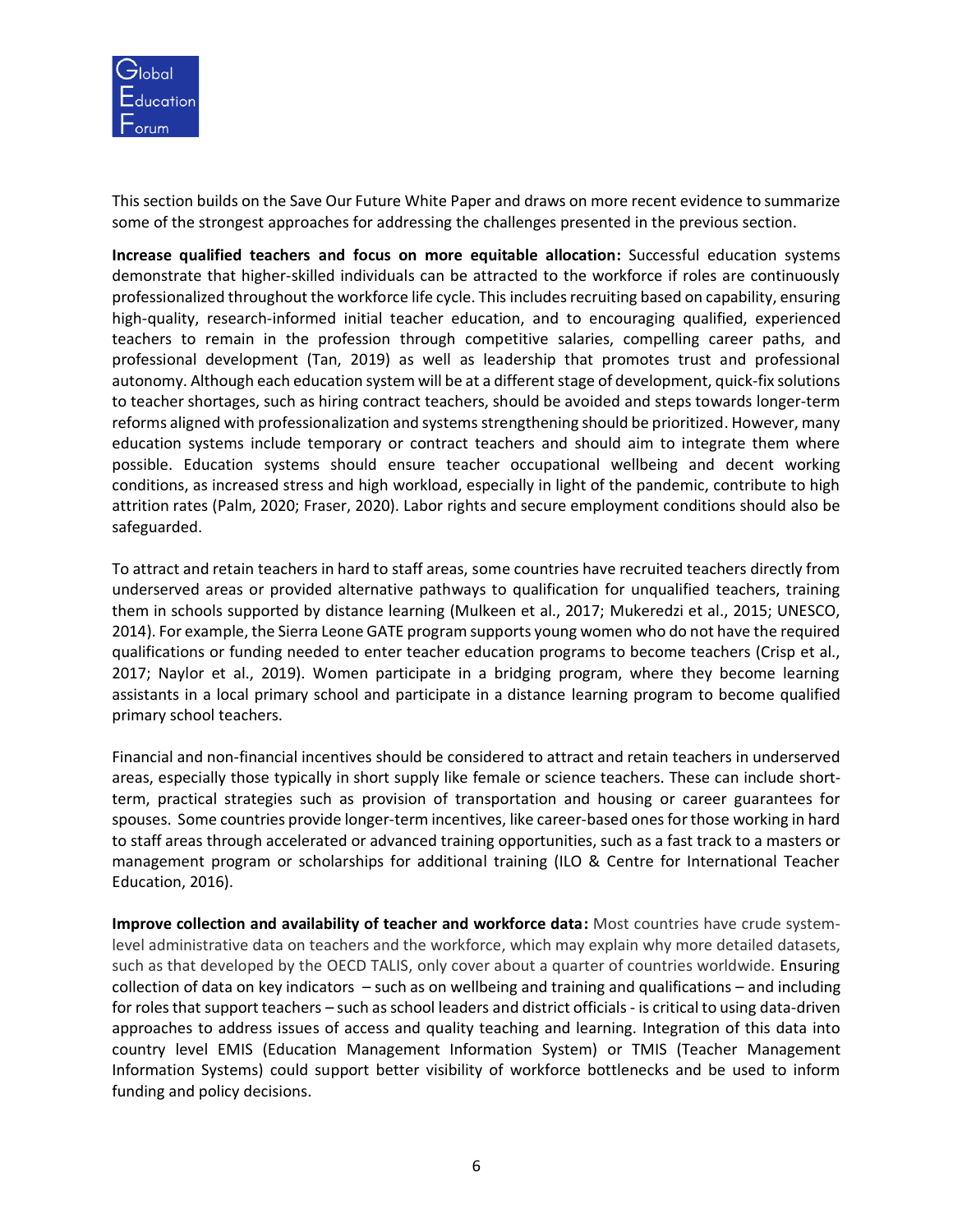

**Use data-driven approaches to improve the availability of qualified teachers in the most marginalized areas including sharing existing expertise:** Using teacher and workforce related data in smarter ways can drive more equitable allocation and improve the quality and availability of teachers in the most marginalized communities. Strategic use of geographic information systems data and technology can be used to identify how specialist expertise can be shared across schools (World Bank, 2016; Mackintosh et al., 2020). In Sierra Leone, the use of geographic information systems data to map distances between schools showed that up to a third of schools lacking a subject specialist could be jointly served by specialists at nearby schools with space in their timetable (Mackintosh et al., 2020).

**Provide proven, ongoing and collaborative professional development with a focus on learning for teachers and other key roles:** More attention and investment must be made to quality pre-service education, ensuring it adequately prepares teachers for the context in which they will teach and that it articulates with the curriculum and in-service professional development. In-service professional development should be free and widely available to all teachers as well as evaluated for effectiveness. Evidence suggests that teacher professional development should involve practice-based cycles that are ongoing, practical, specific, and focused on improving learning outcomes and should align with initial teacher education curricula and instruction to ensure systematic alignment and impact (Popova et al., 2016). It is most effective when it is school-based, focused on a specific subject or pedagogical approach, tailored to teacher needs and topics relevant to the local context, aligned with curricula reform, and provides supporting materials, follow-up visits, and collaboration opportunities to complement training (Popova et al., 2016; Opfer, 2016). In low-capacity situations where classroom teachers lack core competencies and subject knowledge, it can be helpful to provide support through evidence-based structured pedagogy or standardized lesson plan preparation (Snilstveit et al., 2015). Training on formative and ongoing assessment could also be very impactful in low-capacity settings.

Additionally, the COVID-19 reality is forcing systems to deal with repeated closures using blended delivery models, meaning professional development for ICT skills and remote and blended teaching using no-, low- , and high-tech delivery models is increasingly important for systems to provide. Collaboration with teacher education institutions will be key to providing relevant ICT skills in initial education and professional development during the crisis and recovery, harnessing blended approaches as needed. The [GEF Action Memo on Digital Learning](https://educationcommission.org/wp-content/uploads/2021/06/Background-Document4-Digital-Learning.pdf) suggests that upskilling teachers and facilitators should be included as part of immediate catalytic investments at country level in order to reach global digital learning for all by 2030. Technology-based modalities – such as digital platforms for teacher communities of practice should also be considered for empowering teacher professional development.

Coaching is emerging as a promising practice for professional development, including in low- and middleincome countries and could be critical to support teachers in this crisis. It should be data-driven and structured to include reflections on practice, strategies for improvement, clarity around the why as well as the what is being done, new practice trials, and progress reviews (Coetzee, 2019; Kraft et al., 2016; Naylor et al., 2019).

**Leverage the wider education workforce in team-based approaches to support teaching and learning:** Emerging evidence suggests that supporting teachers and learners with a team of education professionals and other roles can be an effective way to improve learning and promote a broad range of education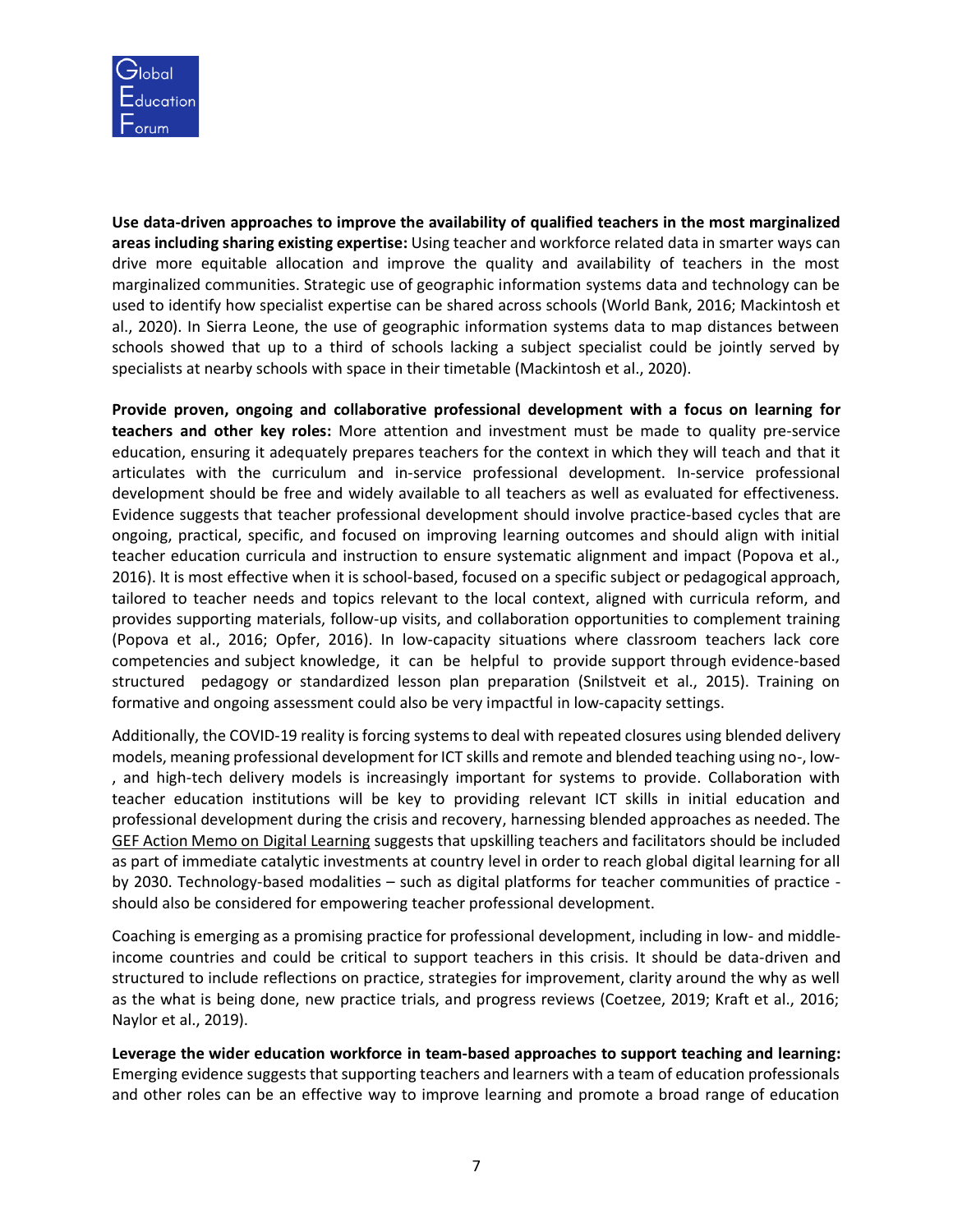

outcomes. §§ Team-based approaches are integral to other sectors, such as health\* and early child development, where they have demonstrated improvements in outcomes, service delivery and costeffectiveness (D'Amour et al., 2009). While few education systems employ formal team structures, many already include elements of team approaches, such as teachers working together in professional learning communities or school principals working with district officials and teachers to engage caregivers in their child's learning.

Team-based approaches harness the diverse expertise and experience of different roles existing within systems to support teaching and learning. For example, including trainee teachers as part of learning teams at schools can provide better initial preparation for them, as studies show it is crucial for future teachers to gain practical experience in classrooms during their pre-service education (Bramwell et al., 2014), and provide teachers with additional support. Teaming the most experienced and strongest teachers and those with specialist skills with less experienced teachers and learning support staff can help share expertise within schools and support peer learning (Arizona State University, 2020; Basile, 2020; OECD, 2019). In addition, teachers collaborating together through professional learning communities has been shown to improve teaching and learning outcomes and motivation (Patterson, 2014; Vangrieken et al., 2015; Ratts et al., 2015; Darling-Hammond, Hyler and Gardner, 2017; Dogan, Pringle and Mesa, 2015; Vescio et al., 2008; also see Mary Burns blog series for GPE [here\)](https://www.globalpartnership.org/users/mburns). Singapore, for example, provides an example of a state-led initiative that promotes formal teacher collaboration through professional and network learning communities (Hairon, 2021).

Roles beyond the school - community workers, trained volunteers, and parents - can also provide critical support, especially for approaches proven to improve foundational learning, such as mother tongue instruction, Teaching at the Right level (TaRL) and addressing barriers to inclusion (Deforges and Abouchaar, 2003; TaRL, 2020). The [GEF Action Memo on Digital Learning](https://educationcommission.org/wp-content/uploads/2021/06/Background-Document4-Digital-Learning.pdf) also highlights the critical role that families and caregivers play in remote and digital learning.

**Reorient school and district leaders and middle tier roles toward instructional leadership:** School leadership and management roles have been found to be strongly associated with better educational outcomes, and district roles (or roles at the level of organization above the school but below central level) have been powerful in supporting teachers and leaders to improve their practice and sustain change (Leithwood, 2013; Pont et al., 2008). Evidence suggests that school leadership that provides instructional guidance and fosters continuous improvement is the key to successful, large-scale, and sustainable education reform (UNESCO, 2016). Instructional leadership happens most powerfully when school leaders support teacher learning and motivation and create a culture of collaboration and shared responsibility (Leithwood & Jantzi, 2008). Additionally, a recent survey of teachers and school leaders in low- and

<sup>§§</sup> See the *Transforming the Education Workforce* report for more details on team-based approaches in education: <https://educationcommission.org/transformingtheeducationworkforce/>

<sup>\*</sup> An excerpt from WHO's "HEARTS Technical package for cardiovascular disease management in primary health care: team-based care" (2018) explains team-based approaches in health in this way: "Many low-resource settings have a shortage of physicians and health workers. In order to provide patient-centred continuous care more effectively, primary care systems can include team-based care strategics in their clinic workflows and protocols. Team-based care uses multidisciplinary teams (which may involve new staff, or the shifting of tasks among existing staff) … Teams reduce the burden on physicians by utilizing the skills of trained health workers."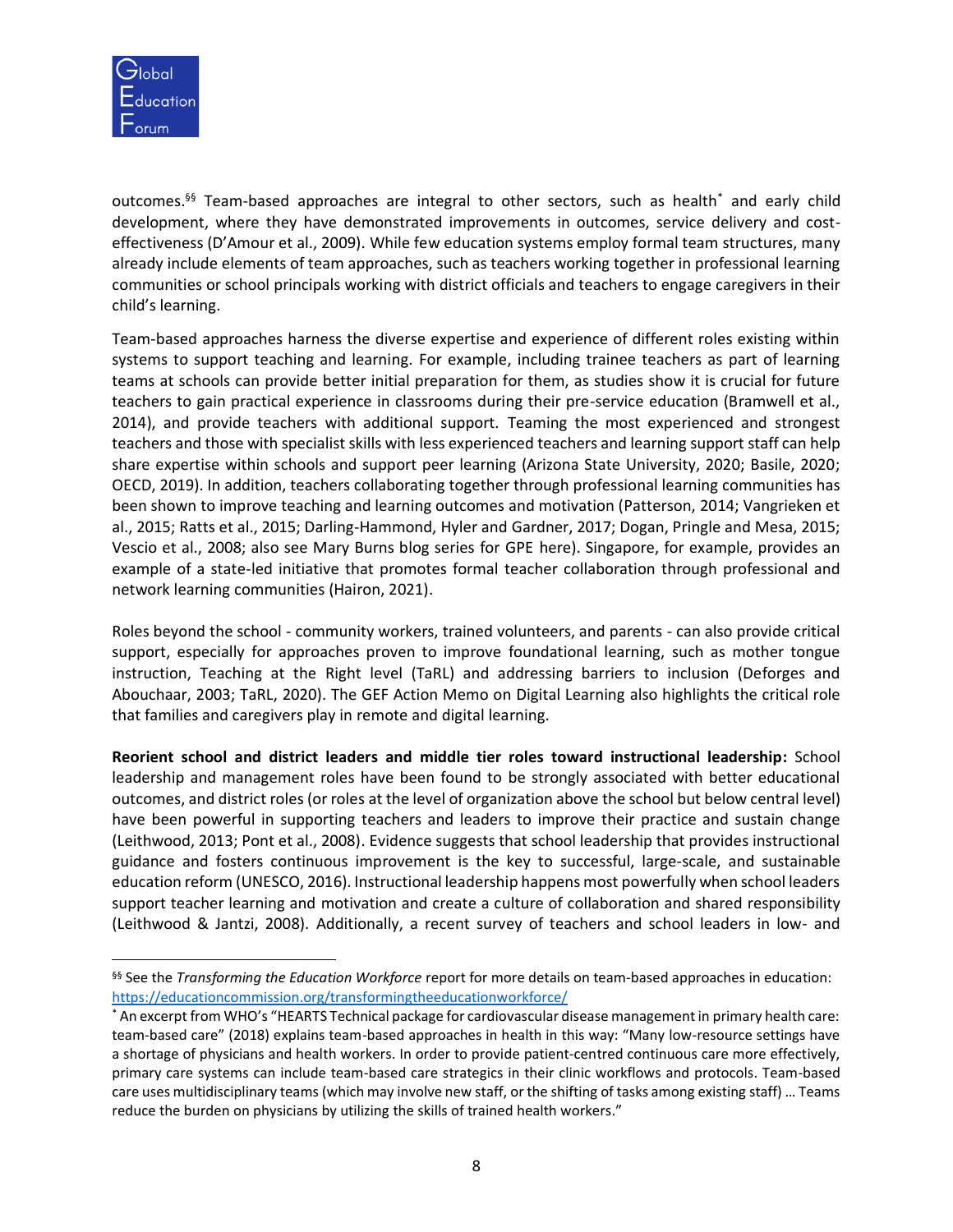

middle-income countries showed that the beliefs of school leaders can greatly influence the attitudes of teachers and foster a more inclusive and equitable learning environment (Priya and Sampat, 2021).

To help school leaders do this, school leaders need effective professional development to prepare and support them in their role. Furthermore, in contexts with the requisite infrastructure and connectivity, time for instructional leadership could be freed up by using technology to assist in administrative and management functions, such as data collection and analysis or timetabling. Administrative tasks (finance and management of school resources) could be shifted to lower-cost support staff who could be shared across schools if necessary. A recent rigorous review suggests that district supervision can be effective when it includes: support for school self-evaluation, building school capacity, ensuring schools have access to improvement resources, and providing feedback in a respectful and constructive manner (Eddy-Spicer et al, 2016).

Studies show that instructional leadership at the middle tier - roles such as supervisors, mentor teachers, and pedagogical coaches - can also play an important role in motivating and supporting teachers to improve their practice. Where policymakers have invested in strengthening these and similar roles, they have been able to catalyze at-scale change by promoting teacher collaboration and a coaching culture (Childress et al., 2020).

**Further longer-term recommendations focused on strengthening of the workforce** include transforming initial teacher education; providing evidence-based collaborative professional development for all members of the workforce; promoting professional autonomy; establishing the policies, funding, and structures to uphold the rights of the workforce and ensure fair and effective social and policy dialogue; and collecting key data on the workforce to aid decision-making and evaluating what does and does not work (Save Our Future, 2020).

All actions taken must preserve the right of the education workforce to participate in decision-making through social and policy dialogue (ILO & UNESCO, 1966). Social and policy dialogue requires a deliberate regulatory environment, funding and institutional mechanisms to do so (ILO, 2012), such as social dialogue frameworks, governing bodies and participation of the workforce in local education groups (UNESCO, 2018). At the school level, distributed leadership approaches can support participation of the education workforce in decision-making (OECD, 2020).

### **Existing efforts to address workforce challenges**

Many GEF member organization are working to address these long-standing challenges facing the education workforce through promising, evidence-based approaches. See Annex 3 for a list of relevant member initiatives. The actions put forward in the following section of this memo consider ways to build on and promote collaboration across these existing initiatives focused on the workforce.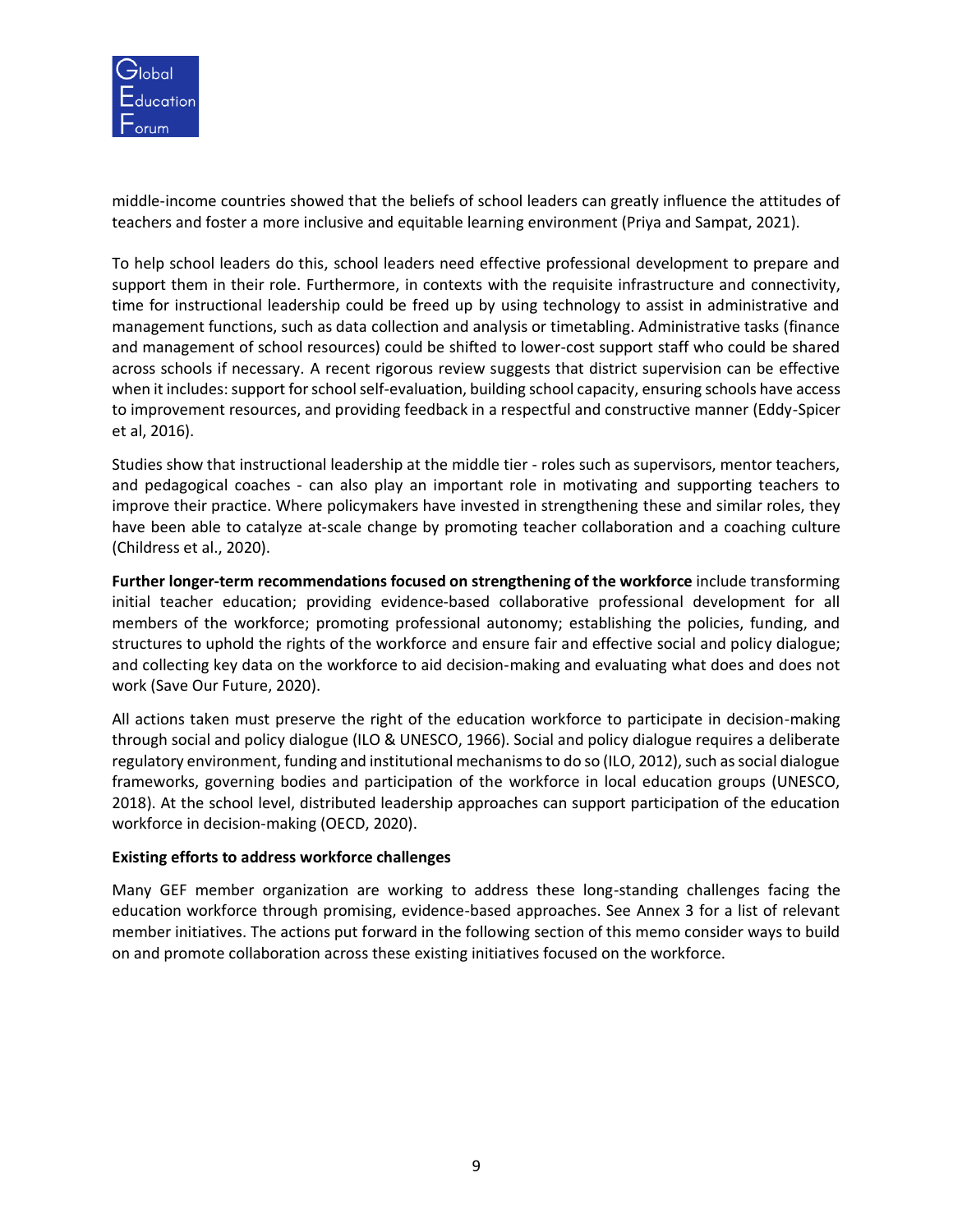

# **Proposals for consideration by the Global Education Forum**

To address these workforce challenges, a set of proposed actions at both the global and country levels, each with specific recommendations, are put forward for the GEF's consideration. These include actions around multi-agency financing, coordination and collaboration, and advocacy, as these are the GEF's central objectives. Please note that the previous GEF meeting considered two actions relating to teachers and other thematic areas: 1) prioritization of COVID-19 vaccinations for teachers and teacher training and 2) support for foundational learning interventions.

## **Proposed global level actions**

## **Action 1: Develop a set of principles to guide investment in the education workforce**

- By March 2022, members, through the GEF education workforce working group, develop a white paper outlining a set of principles to serve as common guidance on how to support and strengthen teachers and the education workforce and uphold their rights. The principles would help set a shared vision and promote alignment across donor workforce programs. They would help donors evaluate workforce reform opportunities and increase the effectiveness of their investment in the workforce. The principles would be used to guide the other education workforce actions set out in this memo, including the investment tracker proposed in Action 3, the diagnostic in Action 5, and the country work in Action 6.
- The principles would draw on GEF member frameworks and existing principles and be aligned with globally agreed upon normative instruments and guidelines on teachers, such as the [ILO/UNESCO Recommendation Concerning the Status of Teachers.](http://portal.unesco.org/en/ev.php-URL_ID=13084&URL_DO=DO_TOPIC&URL_SECTION=201.html) They should be developed in collaboration with the education workforce.

**Deliverable:** A white paper with agreed principles published and endorsed by GEF members and shared with country counterparts.

### **Action 2: Advocate for prioritization of investment in teachers and the broader education workforce**

Members to **advocate** for greater and more effective investment in the education workforce to be prioritized on global and national education agendas.

• Members to work together to promote evidence on the education workforce, making the case for increased investment in teachers *as well as* other members of the education workforce to Ministries of Finance, Labour and Education in partner countries and others in the global community. This could be undertaken through policy dialogues, high-level discussions as well as by complementing or expanding existing advocacy related to teachers and their professionalization, such as the Teacher Task Force's 'Invest in Teachers' Campaign, the annual World Teachers Day (UNESCO, ILO, UNICEF and Education International), and the Teacher Task Force's Biennial Policy Dialogue Forum. Members should consider advocating for a spotlight on teachers and the education workforce to be included at the Summit on Transforming Education in 2022 proposed in the UN Secretary General's recent report "[Our Common Agenda.](https://www.un.org/en/content/common-agenda-report/assets/pdf/Common_Agenda_Report_English.pdf)"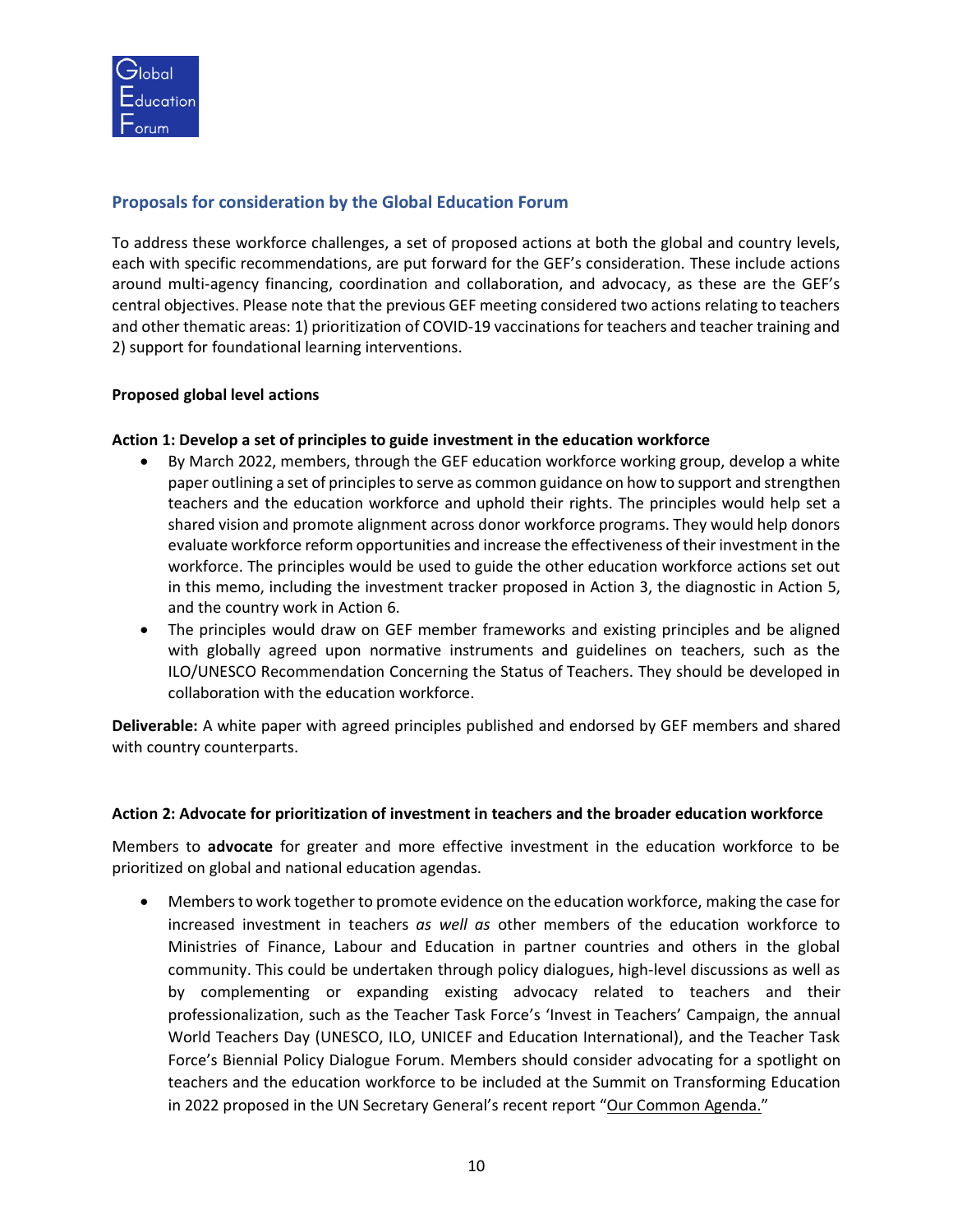

- Members to partner with international organizations from other sectors, such as WHO and ILO, to advocate for continued prioritization of social sector workforces more generally in global development agendas. This work should develop a shared narrative that demonstrates the benefits of investing acrossthe social sector workforces(labor, education and health), recognizing them as key to economic growth and sustainable development. Members would need to engage key actors beyond education, such as Ministries of Finance and Ministries of Labour. An example activity could be a campaign for 'Year of the Education Workforce,' following WHO's 2021 'Year of the Health Worker' could be considered.
- As part of this, the WHO has proposed to collaborate on developing a strong 'investment case' which outlines the myriad benefits of investing in the education workforce specifically, including the wider economic benefits (such as increased employment that supports local communities) and social benefits (such as improved health outcomes). The investment case should be used in tandem with the investment tracker (Action 3) and could be hosted alongside it.
- Advocacy for specific workforce issues should be undertaken for the high priority and neglected areas highlighted in Action 4, such as the education workforce for foundational learning and in displacement and conflict affected settings, workforce wellbeing, and the broader education workforce that supports teaching and learning including leadership, teacher support structures and the use of team-based approaches. \*\*\* Members could also promote improved social and policy dialogue in the education sector. This would build on GPE and EI's previous collaboration to increase the capacity of unions to engage in education policy and improve the relationship between unions and government, as well as the OECD and EI's International Summits on the Teaching Profession, which bring together education ministers and union leaders from highperforming systems to jointly discuss and resolve teacher policy issues.
- Advocacy to ensure that the education workforce is properly considered in country level digital learning action plans and other actions included in the [Action Memo on Digital Learning](https://educationcommission.org/wp-content/uploads/2021/06/Background-Document4-Digital-Learning.pdf) should be considered.

**Deliverables:** These could include a range of communications products, events and campaigns, policy dialogues and other advocacy-related deliverables as determined by the GEF members. There should also be a concrete investment case for investing in the education workforce outlining economic and wider social benefits, such as health and safety.

### **Action 3: Track global investment in the education workforce**

• Members to develop a 'global education workforce investment tracker' aligned to the principles for supporting teachers and the education workforce (see Action 1) to capture their current and

<sup>\*\*\*</sup> The African Development Bank would support advocacy around TVET and STEM/Higher education issues. AfDB would be supportive of any collective initiative led by local education donor groups in countries where it has an active portfolio (or business development) on education/skills development.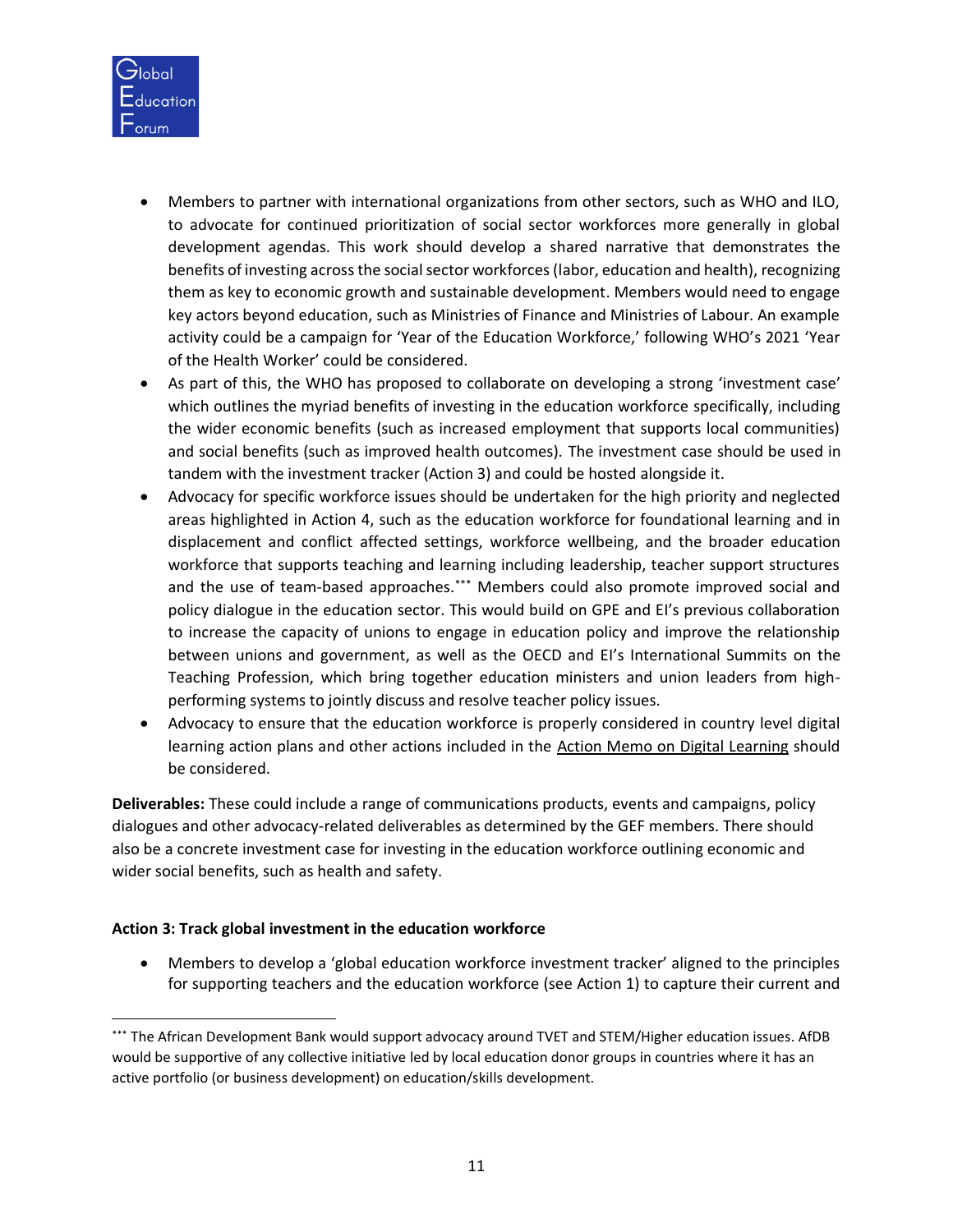

projected investments in teachers and the education workforce. This could include overall expenditure as well as the type of investments made in the workforce to better understand the quality of investments. An annual report detailing the state of investment in the workforce could be developed based on the tracker.

- The tracker would be used to support advocacy for greater investment proposed in Action 2 and to track investment in the high priority and neglected issues proposed in Action 4. It could also be used to encourage countries to track their own investment in the education workforce beyond teacher renumeration.
- A discussion will be needed to decide how to capture non-earmarked funding, country budget support, as well as whether and how to track country investments. This work would need to align, where possible, to existing efforts to track investment around other education themes, such as learning assessments. The contract of the contract of the contract of the contract of the contract of the contract of the contract of the contract of the contract of the contract of the contract of the contract of the cont

**Deliverables:** A digital dashboard illustrating annual investment in the education workforce, hosted and maintained by a GEF member or group of GEF members, acommpanied by an annual report detailing the state of investment in the workforce.

## **Action 4: Build evidence on high priority and under-researched issues to strengthen the education workforce**

This would include **generating and sharing new evidence** through **spotlight reports and events** on the following issues that are either high priority or receive less attention in global education agendas, research and investment.<sup>†††</sup> Members could also consider including education workforce highlights in existing reports and publications.

Members would ensure that investments in these areas have an evaluation and learning strategy. They should promote the evidence widely, including with their country counterparts and government and NGO partners (including key actors beyond education, such as Ministries of Finance) and use them to stimulate awareness and catalyze discussion on prioritizing these issues at country level and to inform investment and policy decisions. The Teacher Task Force will explore how to leverage their Knowledge Hub, Policy Dialogue Forum and membership to foster sharing and discussion of evidence from this work. The UNESCO/ ILO CEART (Committee of Experts on the Application of the Recommendations concerning Teaching Personnel) could also support promotion of the evidence on these issues.

• **The education workforce for foundational learning:** This work would build on the evidence and support the actions included in the [Action Memo on Foundational Learning](https://educationcommission.org/wp-content/uploads/2021/06/Background-Document3-Foundational-Learning.pdf) and shine a spotlight on the skills, competences and support that teachers need to improve foundational learning as well as identify other education workforce roles that can play a role in foundational learning, such as community volunteers who speak student's mother tongue. Any research on the education workforce for foundational learning will need to align with evidence on the pedagogical approaches that have shown the most impact and explore how pre- and in-service teacher

<sup>†††</sup> The African Development Bank would support building evidence and sharing knowledge on the high priority issues as they relate to TVET and STEM.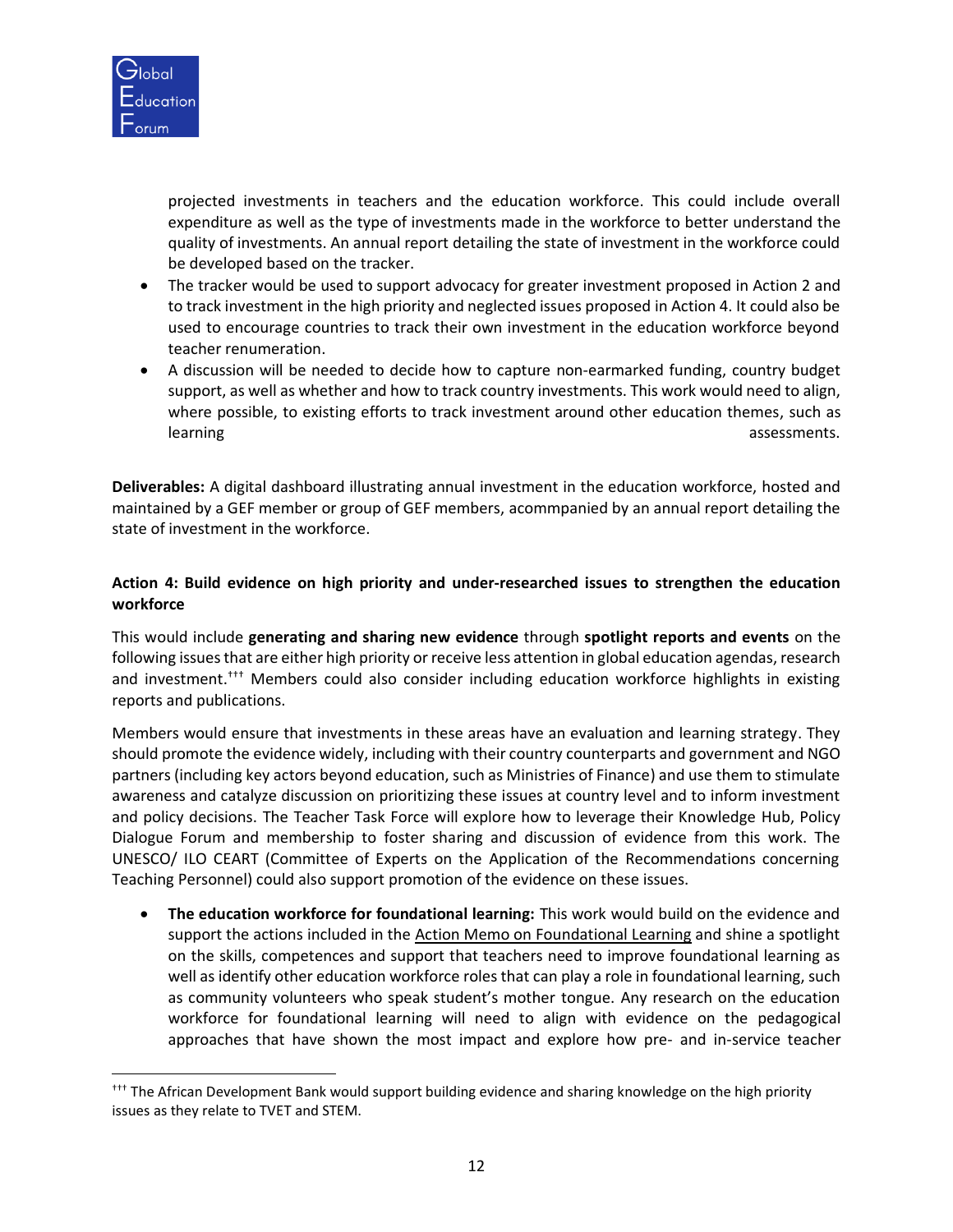

education can prepare teachers to implement these approaches. This is a key issue given its prioritization amongst donors and fundamental role in achieving other educational goals.

- **The education workforce in crisis, displacement, and conflict-affected settings**: There is limited data and research on teachers and other roles in crisis and displacement settings which constrains support for them, including meeting their health and wellbeing needs, recognizing their contribution, and importantly, including them in national level management and development systems. This work could build on the Norwegian Teacher Initiative's "Guidance note on developing crisis-sensitive teacher policy" and UNHCR's Annual Education Report and include research to better understand the specific challenges and support required for teachers and the education workforce in refugee, displacement, fragile and conflict-affected contexts. GEF members could input to and build on the work of a planned UNESCO IIEP, EDT and UNHCR study starting in 2022 on the typology of teachers for persons of concern (PoC).
- **Education workforce wellbeing:** This work would include building the evidence base on education workforce wellbeing globally and agreeing indicators for systems to measure it. This could explore and identify the enabling factors required for systems to support teacher and other education professionals' wellbeing and the inter-relationships with student wellbeing. It could build on existing work, such as the TALIS 2018 indicators of teachers' level of stress, indicators of teacher wellbeing from the upcoming PISA 2022 teacher questionnaire, and INEE landscape review of teacher wellbeing.
- **The broader education workforce that supports teaching and learning, including leadership, teacher support structures, and the use of team-based approaches**: This could include members piloting, generating and sharing evidence on innovative approaches that explore the structures and roles that support teachers and impact teaching and learning - such as school leaders, district education officials, school supervisors, communities and families, and inclusion roles. This would include capturing their impact on teaching and learning, interdependencies, cost effectiveness and how the approaches can be scaled and embedded in education systems. This work should aim to collaborate with UNESCO to inform the 2024 GEM Report which will focus on leadership. It should also be undertaken in cooperation with the Coalition on School Feeding to consider the broader workforce required to support that. To kickstart this work, a Global Coalition on Teambased Approaches could be established, see Annex 4 for further details.

**Deliverables:** These could include a range of research and knowledge products, such as issue briefs or spotlights in existing reports, specific parts of the TTF knowledge platform as well as events to share the evidence.

## **Action 5: Support data collection on the broader workforce and development of a global education workforce diagnostic to promote better design and planning of the workforce**

• Building on existing global education data and planning initiatives - such as the UIS SDG4 indicators, UNICEF Time to Teach, OECD TALIS, and World Bank GEPD – and regional data collection mechanisms where possible, members would support countries to collect foundational data on teachers as well as the broader education workforce. This could also include developing a wider set of complementary indicators to fill existing data gaps on critical issues related to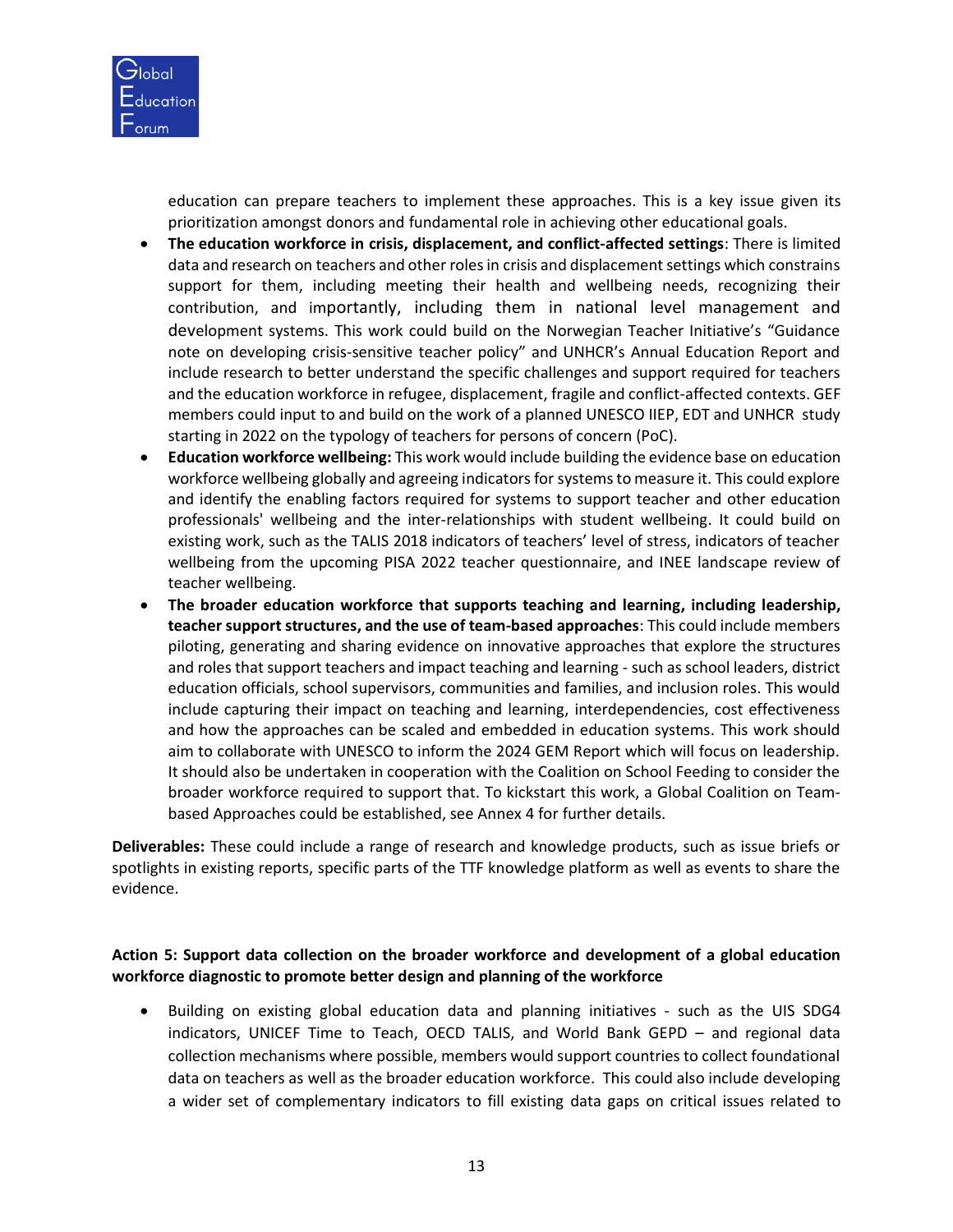

teachers and the wider education workforce, such as data on teacher quality (such as initial teacher education and teacher experience); teachers and the workforce in displacement and conflict-affected settings; and the other areas included in Action 4.<sup>##</sup>

- Support for expanded data collection would align with the work already underway to develop a global education workforce diagnostic. Working with the existing Global Steering Committee and building on GPE's mapping study of existing frameworks and tools for analysis of teacher and workforce issues, members would support the development, piloting and roll out of the global education workforce diagnostic which would aim to better analyze how teachers and other important roles - such as school leaders - interact and contribute to teaching and learning and other important sector goals.
- The diagnostic would support with issues that can be, at least partially, addressed by workforce design and planning, such as increasing access to qualified teachers in marginalized areas and more equitable allocation, and it would collect data on education roles beyond teachers, such as school leaders or middle tier roles, to facilitate more a more holistic approach to the education workforce in education design and delivery.
- See Annex 5 for more details.

**Deliverables:** 1) A technical document outlining a set of core indicators on teachers and the broader education workforce and data collection methodology as a minimum foundation for education workforce data. 2) A global education workforce diagnostic that can be tested with countries.

## **Action 6: Work with countries to test and scale innovative and evidence-based approaches to strengthening the education workforce**

It will be important to ensure the country-level voices guide the specific recommendations accompanying these actions.

- Members would collaborate to support countries on key workforce challenges. Two countries to be considered by the GEF for workforce reform include Mozambique to strengthen evidencebased teacher development and Ghana to promote equitable teacher deployment and allocation. This work would include co-ordination of GEF members at a country level, ensuring collaboration to contribute to systemic rather than piecemeal impact.<sup>§§§</sup>
- GEF members, in partnership with UNHCR, could collaborate in a displacement setting or country with a protracted crisis to address specific issues such as the inclusion of refugee teachers in national teacher management and development systems. Advocacy and support could focus on

§§§§ The African Development Bank, through upcoming SEPA 2021-2025, would support teacher training and inservice professional development with a focus on TVET and higher education/STEM (through scholarship and research grants among others as already the case through some higher education projects).

<sup>‡‡‡</sup> The African Development Bank, through its upcoming SEPA 2021-2025, would support strengthening statistical and M&E capacities in TVET and higher education for more effective service delivery for youth employability, based on country-demand.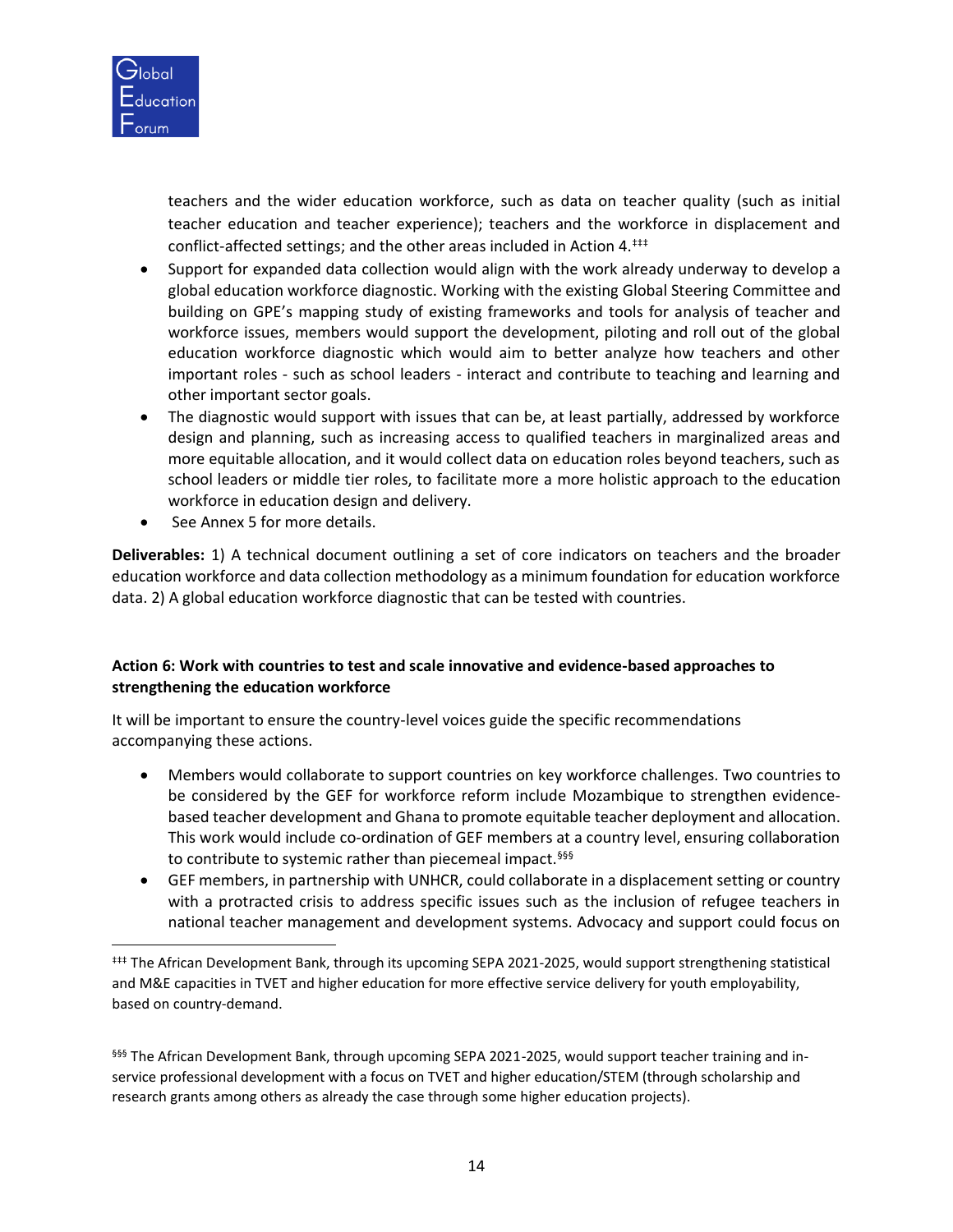

teacher professional development, access to fair renumeration, addressing inequities in teacher supply and distribution, and recognition of qualifications. Other critical elements of support will include provision of coaching, mentorship support and meeting of mental health needs.

• GEF members should draw on lessons from the Norwegian Teachers Initiative, ensuring learning from this recent donor coordination at country level.

**Deliverables:** Country action plans on the education workforce with clear coordination processes between GEF members agreed.

# **References**

Arizona State University. 2020. "Teams of educators with distributed expertise." Mary Lou Fulton Teachers College, ASU. Available at: [https://education.asu.edu/next-education](https://education.asu.edu/next-education-workforce/resources/elements-brief-teams-educators-distributed-expertise)[workforce/resources/elements-brief-teams-educators-distributed-expertise](https://education.asu.edu/next-education-workforce/resources/elements-brief-teams-educators-distributed-expertise)

Basile, C. 2020. "Why do we leave our kid's education to a game of chance?" The Arizona Republic. Available at: <https://www.pressreader.com/usa/thearizonarepublic/20200202/282784948457916>

Bold, T., Filmer, D., Martin, G., Molina, E., Rockmore, C., Stacy, B., Svensson, J., & Wane, W. 2016. "What do teachers know and do? Does it matter? Evidence from primary schools in Africa." Policy Research Working Paper, No. 7956. Washington, DC: World Bank.

Bramwell, D., Anderson, S., & Mundy, K. 2014. "Teachers and teacher development: A rapid review of the literature." Toronto: University of Toronto.

Coetzee, A. 2019. "Coaching - Observing - Reflecting - Engaging (CORE) for teachers: A well-being and support intervention for teachers." War Child.

Childress, D., Chimier, C., Jones, C., Page, E., & Tournier, B. 2020. "Change agents: Emerging evidence on instructional leadership at the middle tier." Education Development Trust, UNESCO IIEP, and the Education Commission.

Collie, R. J., Shapka, J. D., & Perry, N. E. 2012. "School climate and social-emotional learning: Predicting teacher stress, job satisfaction, and teaching efficacy." *Journal of Educational Psychology*, 104: 1189- 1204.

Crisp, M., Safford, K., & Wolfenden, F. 2017. "It takes a village to raise a teacher: The Learning Assistant programme in Sierra Leone." The Open University and Plan International.

D'Amour, D., Ferrada-Videla, M., San Martin Rodriguez, L., & Dominique Beaulieu, M. 2009. "The conceptual basis for interprofessional collaboration: Core concepts and theoretical frameworks." *Journal of Interprofessional Care,* 19(1):116-3.

Darling-Hammond, L., Hyler, M.R., & Gardner, M. 2017. Effective Teacher Professional Development. Palo Alto: Learning Policy Institute.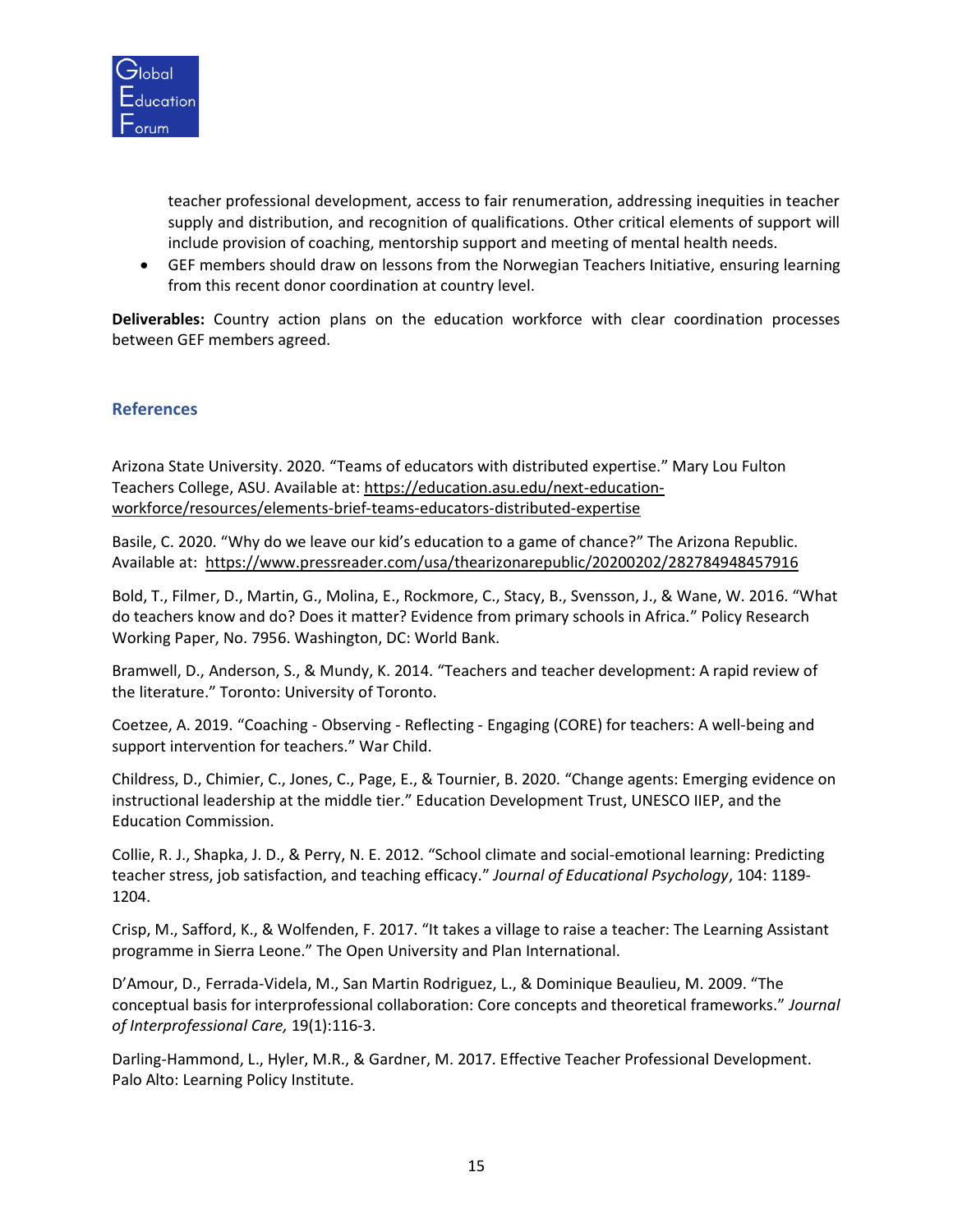

Deforges, C. with Abouchaar, A. 2003. "The impact of parental involvement, parental support and family education on pupil achievement and adjustment: A literature review." London: Department for Education and Skills.

Dogan, S., Pringle, R., & Mesa, J. 2015. "The impacts of professional learning communities on science teachers' knowledge, practice and student learning: a review." *Professional Development in Education*, 42(4):569–88.

Eddy-Spicer, D., Ehren, M., Bangpan, M., Khatwa, M., & Perrone, F. 2016. "Under what conditions do inspection, monitoring and assessment improve system efficiency, service delivery and learning outcomes for the poorest and most marginalized? A realistic synthesis of school accountability in lowand middle-income countries." London: EPPI-Centre, Social Science Research Unit, UCL Institute of Education, University College London.

Education Commission. 2019. *Transforming the Education Workforce: Learning Teams for a Learning Generation*. New York: Education Commission.

Fraser, P. February 18, 2020. "How can education systems better understand teachers' well-being?" Paris: OECD. Available at:<https://oecdedutoday.com/teachers-well-being-framework/>

Hairon, S. 2021. "Back to the future: Professional learning communities in Singapore." *Asia Pacific Journal of Education,* 40(4).

ILO. 2012. Handbook of good human resource practices in the teaching profession. Geneva: International Labour Organization.

ILO & UNESCO. 2016. "The ILO/UNESCO Recommendation concerning the Status of Teachers (1966 ) and the UNESCO Recommendation concerning the Status of Higher-Education Teaching Personnel (1997), Revised edition 2016." Geneva: International Labour Office, Sectoral Policies Department, ILO.

ILO & Centre for International Teacher Education. 2016. "Rural Teachers in Africa: A report for ILO." Geneva: International Labour Organization.

Jones, S. M., Bouffard, S. M., & Weissbourd, R. 2013. "Educators' Social and Emotional Skills Vital to Learning: Social and Emotional Competencies Aren't Secondary to the Mission of Education, but Are Concrete Factors in the Success of Teachers, Students, and Schools." *Phi Delta Kappan*, 94(8), 62.

Kraft, M., Blazar, D., & Hogan, D. 2016. "The effect of teacher coaching on instruction and achievement: A meta-analysis of the causal evidence." *Review of Educational Research*, 88(4): 547-588.

Leithwood, K. 2013. "Strong Districts & Their Leadership." Toronto: Ontario Institute of Education Leadership.

Leithwood, K. & Jantzi, D. 2008. "Linking Leadership to Student Learning: The Contributions of Leader Efficacy." *Educational Administration Quarterly*, 44(4): 496-528.

Mackintosh, A., Bart-Williams, C., Collis, V., Mason, M., & Atherton, P. 2020. "Education workforce spatial analysis in Sierra Leone." Fab Inc.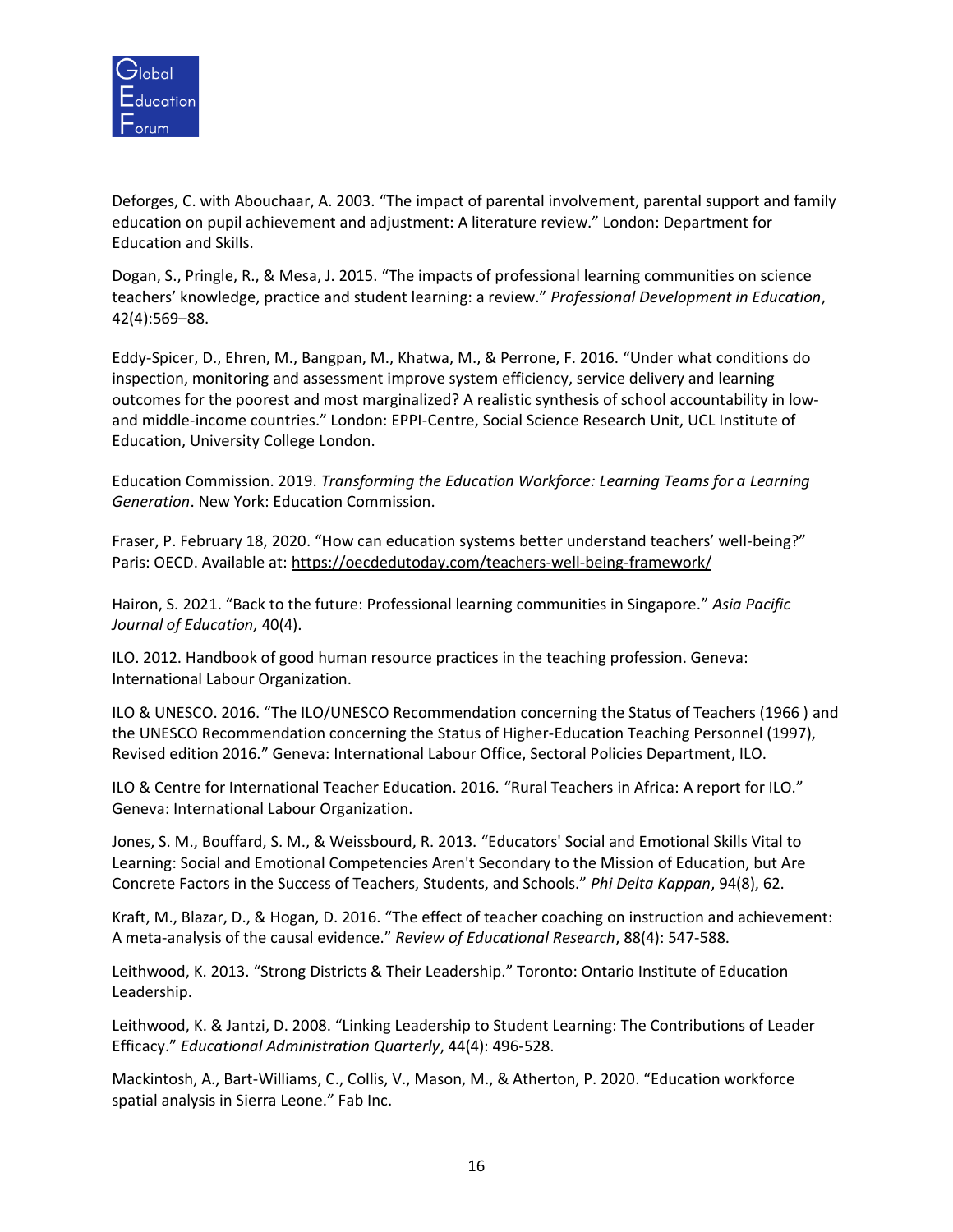

McCallum, F., Price, D., Graham, A., & Morrison, A. 2017. "Teacher Wellbeing: A review of the literature." AIS report. Adelaide: The University of Adelaide, Australia.

Mendenhall, M., Gomez, S. & Varni., E 2018. "Displacement: Persistent Challenges and Promising Practices for Refugee, Internally Displaced and National Teachers." *Background paper prepared for the 2019 Global Education Monitoring Report*. Paris: UNESCO.

Mukeredzi, T.G., Mthiyane, N., & Bertram, C. 2015. "Becoming professionally qualified: The schoolbased mentoring experiences of part-time PGCE students." *South African Journal of Education*, (35)2: 1- 9.

Mulkeen, A., Ratteree, W., & Voss-Lengnik, I. 2017. "Teachers and teacher policy in primary and secondary education." Bonn: Deutsche Gesellschaft für Internationale Zusammenarbeit (GIZ).

Naylor, R., Jones, C., & Boateng, P. (Education Development Trust). 2019."Strengthening the Education Workforce." Forthcoming Background Paper for *Transforming the Education Workforce: Learning Teams for a Learning Generation*. New York: Education Commission.

OECD. 2019. *TALIS 2018 Results (Volume I): Teachers and School Leaders as Lifelong Learners*. Paris: OECD Publishing.

OCED. 2020. "Teachers' training and use of information and communications technology in the face of the COVID-19 crisis." Teaching in Focus 2020/35 (October). Paris: OECD.

Opfer, D. 2016. "Conditions and Practices Associated with Teacher Professional Development and Its Impact on Instruction in TALIS 2013*." OECD Education Working Papers*, No. 138. Paris: OECD Publishing.

Palm, A. 2020. "Causes of teacher attrition from the perspective of selected teachers who left the profession." Doctoral dissertation, University of South Africa, South Africa. Available at: <http://uir.unisa.ac.za/handle/10500/26927>

Patterson, R. 2014. "No school is an island: Fostering collaboration in a competitive system." The New Zealand Initiative. Available at: [https://nzinitiative.org.nz/reports-and-media/reports/no-school-is-an](https://nzinitiative.org.nz/reports-and-media/reports/no-school-is-an-island/)[island/](https://nzinitiative.org.nz/reports-and-media/reports/no-school-is-an-island/)

Pont, B., Nusche, D., & Moorman, H. 2008. *Improving School Leadership: Vol 1 Policy and Practice*. Paris: OECD Publishing.

Popova, A., Evans, D., & Arancibia, V. 2016. "Training Teachers on the Job: What Works and How to Measure It." Background Paper to the 2018 World Development Report. Washington, DC: World Bank.

Priya, A. & Sampat, S. 2021. "School Leadership in Low- and Middle-Income Countries: Results of Baseline Study on High-Level Leadership Actions." Global School Leaders.

Ratts, R., Pate, J., Archibald, J., Andrews, S., Ballard, C., & Lowney, K. 2015. "The influence of professional learning communities on student achievement in elementary schools." *Journal of Education & Social Policy*, 2(4): 51-61.

Richardson, E., MacEwan L., & Naylor, R. 2018. "Teachers of refugees: A review of the literature." Reading: Education Development Trust.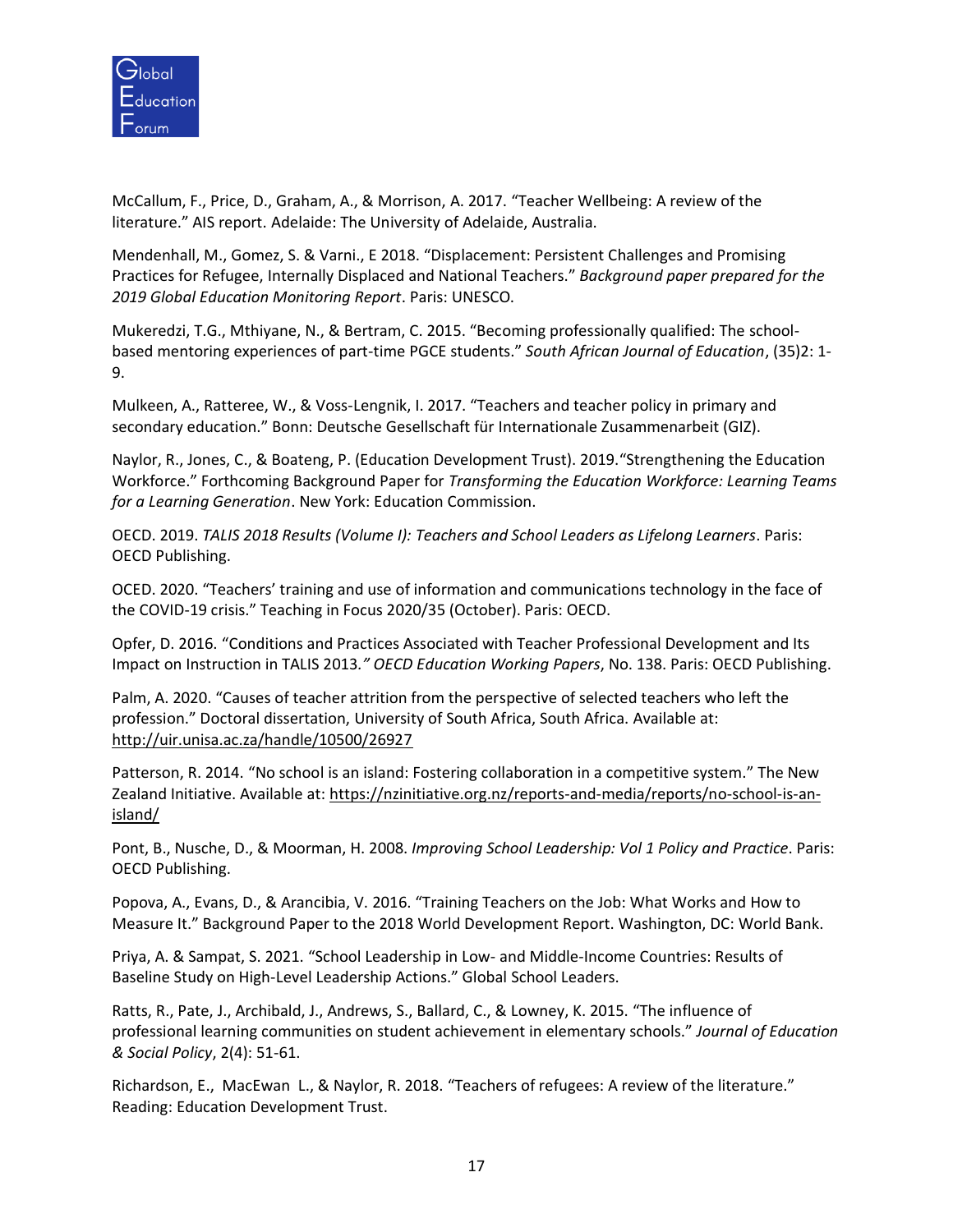

Sayed, Y. 2011. "Initial and further teacher education and training." In B. Ratteree. 2009. *Handbook on human resource toolkit of good practices for the teaching profession*. Generva: International Labor Organization (ILO).

Save Our Future. 2020. *Save Our Future: Averting an Education Catastrophe for the World's Children*. Save Our Future.

Schleicher, A. 2018. "Valuing our Teachers and Raising their Status: How Communities Can Help, International Summit on the Teaching Profession." Paris: OECD Publishing.

Snilstveit, B., Stevenson, J., Phillips, D., Vojtkova, M., Gallagher, E., Schmidt, T., Jobse, H., Geleen, M., & Grazia Pastorello, M. 2015. "Interventions for improving learning outcomes and access to education in low- and middle- income countries: a systematic review." International Initiative for Impact Evaluation (3ie).

Tan, O.S., with contributions from The Finnish Lifelong Learning Foundation and Teach For Qatar. 2019. "Teacher Policies: Global Best Practices for Developing the Teaching Profession." World Innovation Summit for Education (WISE).

TaRL. 2020. "TaRL Instructors: Who are TaRL instructors and how are they equipped to effectively implement TaRL?" Available at: [https://www.teachingattherightlevel.org/the-tarl](https://www.teachingattherightlevel.org/the-tarl-approach/implementation-teams/)[approach/implementation-teams/](https://www.teachingattherightlevel.org/the-tarl-approach/implementation-teams/)

Thompson, G. 2021. "The Global Report on the Status of Teachers 2021." Brussels: Education International.

UNESCO. 2021(a). "One year into COVID: prioritizing education recovery to avoid a generational catastrophe**."** Paris: UNESCO.

UNESCO. 2021(b). C"losing the gap: Ensuring there are enough qualified and supported teachers in sub-Saharan Africa." Paris: UNESCO.

UNESCO. 2020. *Global Education Monitoring Report 2020: Inclusion and education: All means all*. Paris: UNESCO.

UNESCO. 2020. "World Teachers' Day 2020 Fact Sheet." Paris: UNESCO.

UNESCO. 2018. "Improving teacher support and participation in Local Education Groups." Paris: UNESCO.

UNESCO. 2017. *Global Education Monitoring Report: Accountability in education: meeting our commitments*. Paris: UNESCO.

UNESCO. 2016. "Leading better learning: School leadership and quality in the Education 2030 agenda." Paris: UNESCO.

UNESCO. 2014. *Teaching and learning: Achieving quality for all. EFA Global Monitoring Report 2013-14*. Paris: UNESCO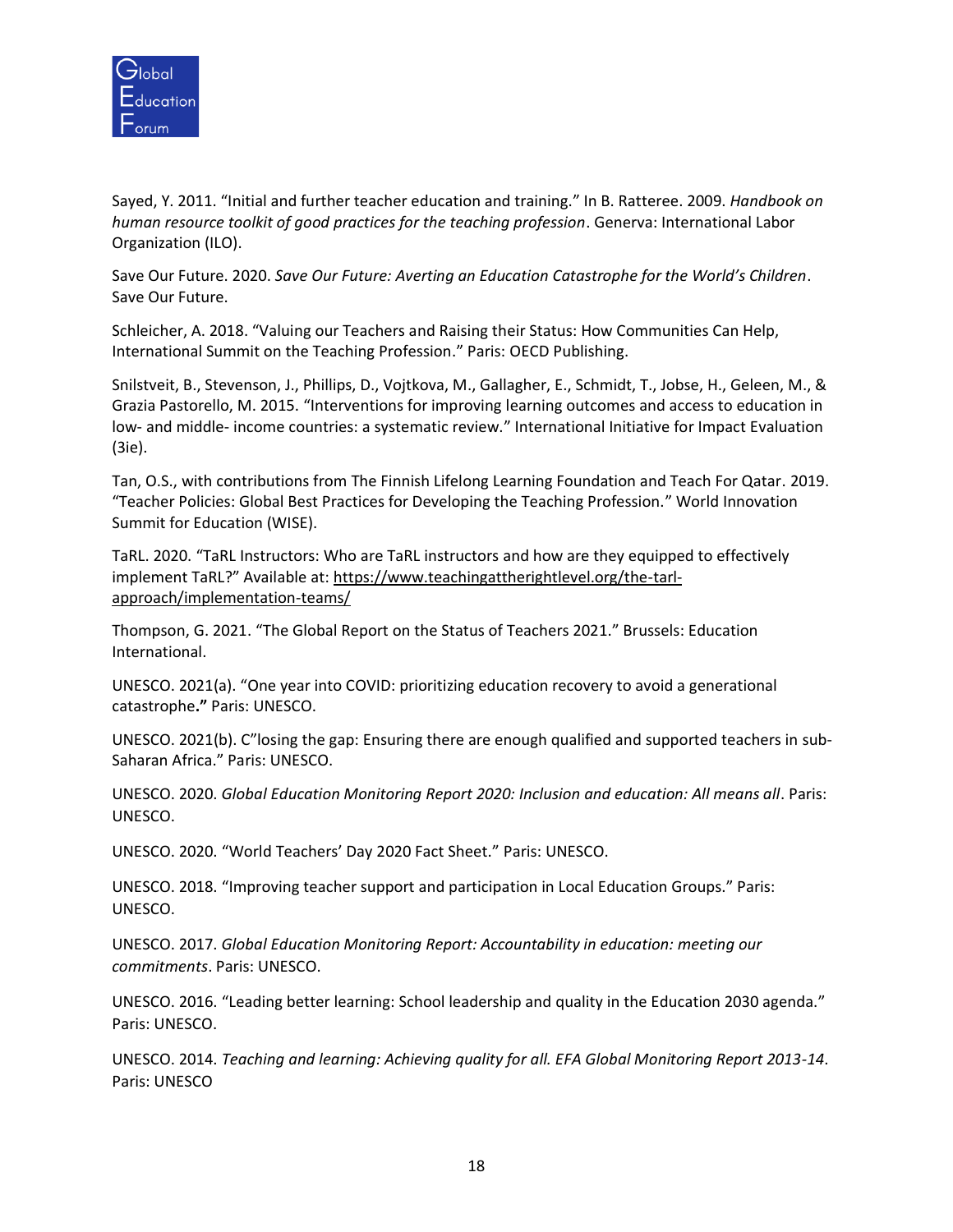

UNESCO Institute for Statistics. 2018. "Out-of-School Children and Youth." Available at: <http://uis.unesco.org/en/topic/out-school-children-and-youth>

UNESCO, UNICEF, the World Bank and OECD. 2021. "What's Next? Lessons on Education Recovery: Findings from a Survey of Ministries of Education amid the COVID-19 Pandemic." Paris, New York, Washington D.C.: UNESCO, UNICEF, World Bank.

Vaillant, D. 2015. "School leadership, Trends in Policies and Practices, and Improvement in the Quality of Education." Paris: UNESCO.

Vangrieken, K., Dochy, F., Raes, E., & Kyndt, E. 2015. "Teacher collaboration: A systematic review." *Educational Research Review*, (15):17-40.

Vescio, V., Ross, D., & Adams, A. 2008. "A review of research on the impact of professional learning communities on teaching practice and student learning." *Teaching and Teacher Education*, 24: 80–91.

World Bank. July 1, 2021. "Ending Learning Poverty Brief." Available here: <https://www.worldbank.org/en/topic/education/brief/ending-learning-poverty>

World Bank. 2016. *World Development Report 2016*: *Digital Dividends*. Washington, DC: World Bank.

### **Annexes**

### **Annex 1: Defining the Education Workforce and Team-Based Approaches**

The Education Commission's *[Transforming the Education Workforce](https://educationcommission.org/transformingtheeducationworkforce/)* report (2019) defines the education workforce as: *Teachers and all people who work directly to support the provision of education to students in education systems. This includes people working across all functions relevant for providing education: leadership and management, teaching and learning, student welfare, operations and administration. The education workforce includes both compensated and volunteer roles and their engagement with communities, families, and professionals from other sectors when directly involved in formal education processes.*

Developing an effective teacher workforce by prioritizing the professionalization of teachers and ensuring their effective management and support is a critical first step to improve education outcomes. Teachers are at the heart of the learning process, but the report emphasizes that they cannot work alone. It takes a team of professionals working together to educate a child – teachers need leadership and support to be effective and to help learners with the greatest needs. Other education roles and relationships are also strongly associated with better education outcomes. Specialist and complementary education support roles have been effective in helping reach those left behind and enabling inclusion. District roles can support teachers and school leaders to improve their practice and sustain change, and in a number of successful systems, state-level (central government) roles have used clear change leadership, coalitions, and evidence-based adaptive policymaking to drive system change. A team-based approach could enable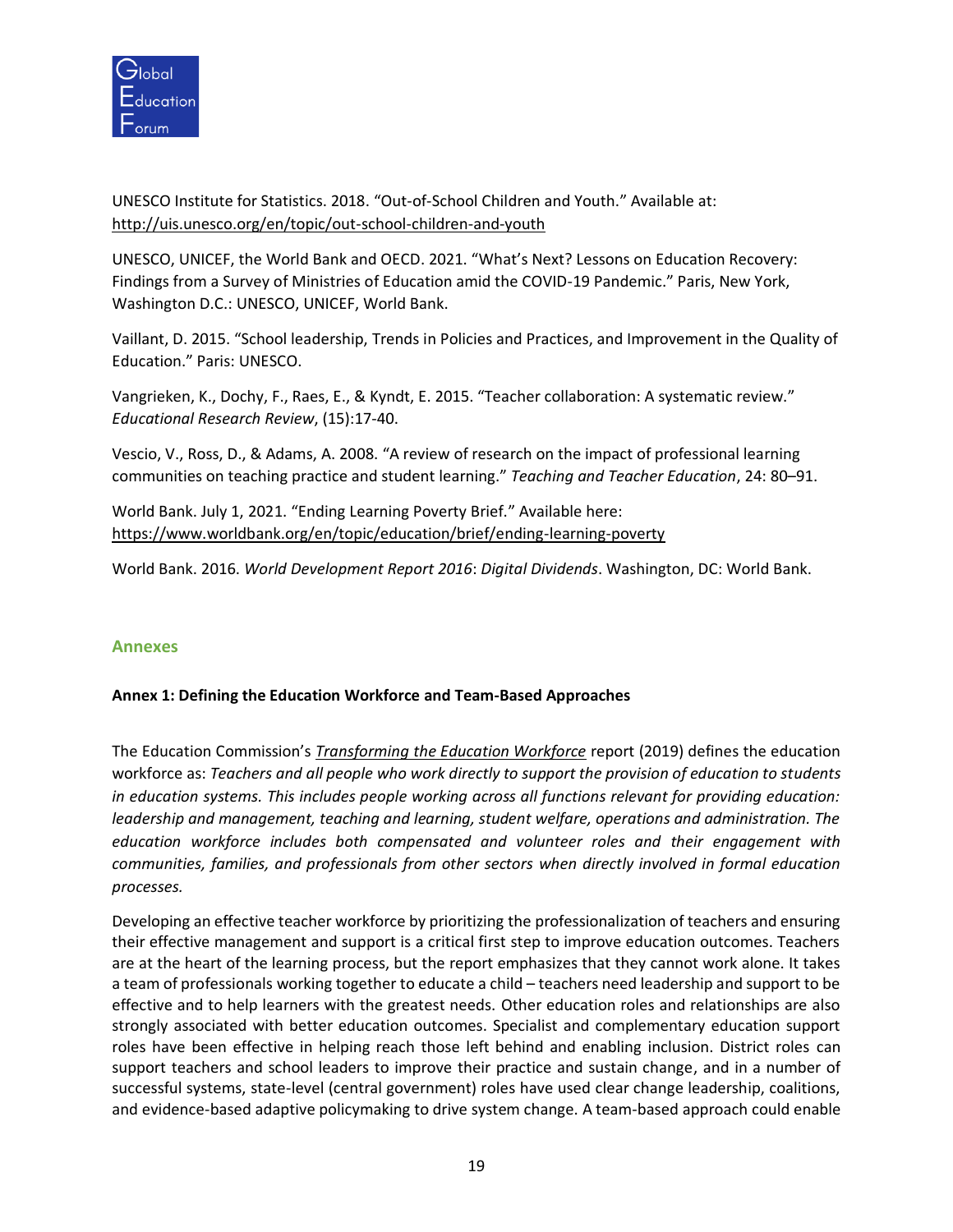

these roles with different levels and areas of expertise to better leverage their skills. Many of these roles already exist in education systems, but they have received very little attention and there has been limited experimentation with ways professionals with different experiences, specializations and levels of qualifications could work together effectively in team-based approaches, especially in low-income contexts.

### **Annex 2: Save Our Future Actions to Strengthen the Education Workforce**

Immediate Actions:

- Local education authorities and schools in collaboration with teachers, communities, and other sectors to take immediate steps to maximize support for student learning by creating studentcentered learning teams\*\*\*\*  $-$  for example, by supporting teachers with existing teaching and learning roles (such as teacher trainees); teaming the most experienced and strongest teachers with those with less experience; and recruiting and training community members and parents as "community education workers" to support differentiated instruction, continuity of learning, and the welfare and inclusion of all children.
- All levels of governments to work with teacher education institutions to provide rapid evidence-based professional development for the highest need teachers (based on evidence such as learner assessments and other data). This could include content knowledge, strategies for differentiated instruction, effective pedagogy (particularly for building foundational skills), no- and low-tech ways of teaching and learning remotely, and working in learning teams. Schoolcentered and collaborative approaches including coaching should be used where possible and technology harnessed where proven and available.
- All levels of governments to provide school leaders with resources, evidence for decisionmaking, and clear and timely guidance to successfully navigate crisis responses and professional development that enables safe school reopening, undertaking immediate learner assessments, remote and blended learning, and facilitating collaborative professional development.
- All levels of governments to use data-driven approaches to improve the quality and availability of teachers in the most marginalized areas, for example through incentives to address workforce needs and gender, inclusion, and specific subject gaps; improve attendance; reallocation of qualified teachers at a local level; and sharing shortage expertise and specialist skills across schools in person and remotely, supported by technology where appropriate.
- National and local governments to create the policies and structures, including legislative measures, to ensure fair, inclusive, and effective social and policy dialogue with members of the workforce in both public and private sectors and proactively engage the workforce in formal decision-making, including in Local Education Groups or their equivalent. This dialogue should be continuous so it can respond in a timely way to changing contexts.

<sup>\*\*\*\*</sup> Learning teams are groups of professionals led by teachers that collaborate inside the classroom, and within schools, districts, and systems to ensure learning for all. Learning teams will be different in every context and at every level in the system. They can include qualified teachers, education support personnel, leadership and management, and health and welfare specialists. Learning teams engage the community to draw on local knowledge and support. This approach represents a shift from teachers working in relative isolation undertaking many different roles to a design where learners are supported by a teacher-led collaborative team of professionals which collectively leverages a variety of expertise and experience to focus on improving the learning and inclusion of all students, as well as continually learning themselves. See the Save Our Future [White Paper,](https://saveourfuture.world/wp-content/uploads/2020/10/Averting-an-Education-Catastrophe-for-the-Worlds-Children_SOF_White-Paper.pdf) Action Area 3 for a more detailed description of the learning team approach.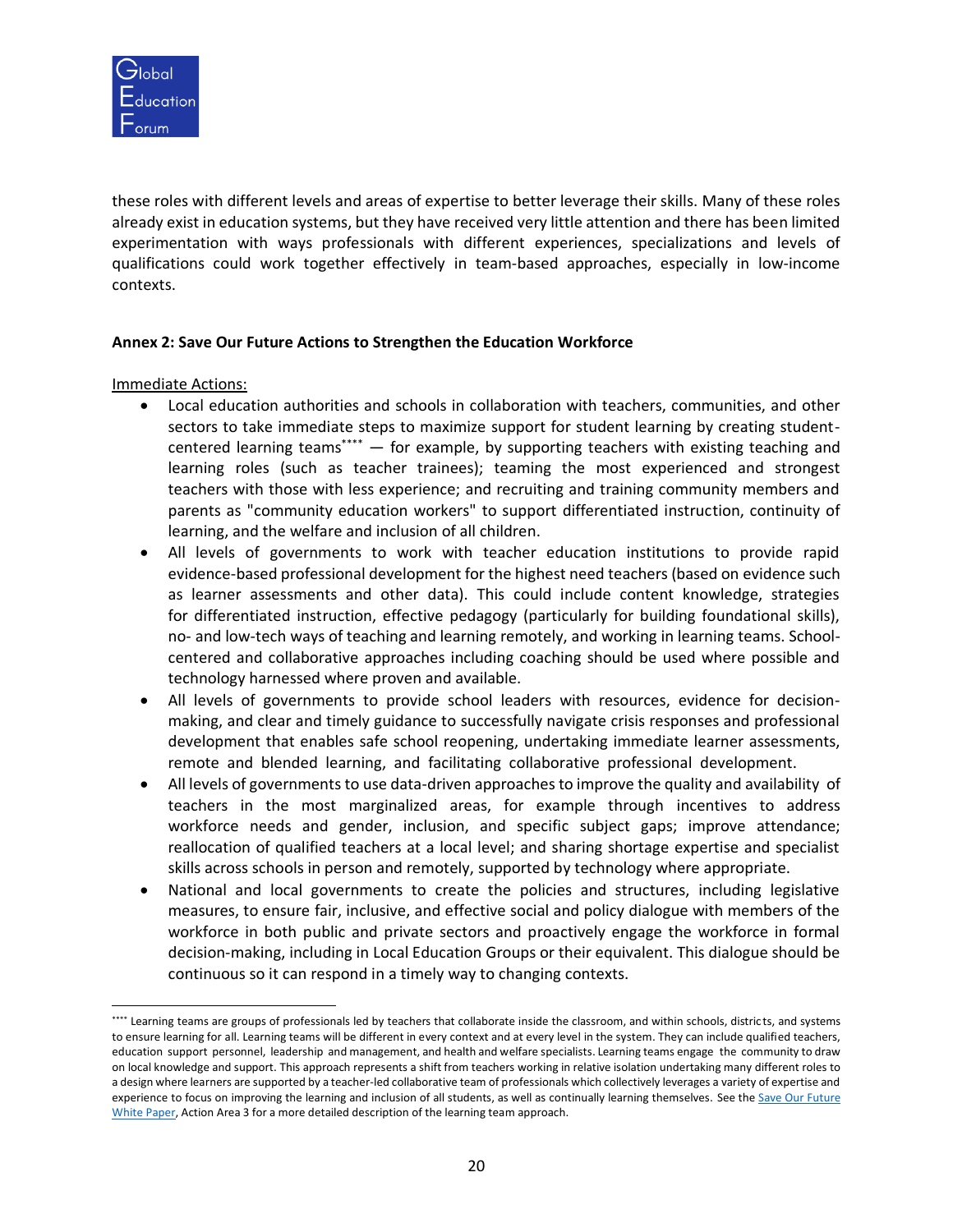

## Mid- to Longer-Term Actions:

• All levels of government, with support from development partners, to commit to longer-term strengthening of the workforce — including transforming initial teacher education; exploring alternative routes into teaching to address teacher shortages; providing evidence-based collaborative professional development for all members of the workforce; establishing the policies, funding, and structures to uphold the rights of the workforce, ensuring social and policy dialogue with them and their representative organizations; collecting key data on the workforce to aid decision-making and evaluating what does and does not work.

## **Annex 3: Existing GEF Member Initiatives Focused on the Education Workforce**

- The **Global Partnership for Education's** considers 'quality teaching' as a priority area in its work. It supports its partner countries in developing Partnership Compacts which facilitate the engagement of all country-level partners on issues of quality teaching as well as the participation of teachers and school leaders in sector dialogue. GPE grants support diagnostics, data on teachers and teaching quality, evidence-based interventions in this area and the capacity of teachers' organizations to participate in policy dialogue. In addition, GPE's Knowledge and Innovation Exchange (KIX) includes global grants focused on teacher professional development and regional work on teacher issues.
- **The Teacher Task Force**'s new [Invest in Teachers Campaign,](https://teachertaskforce.org/invest-teachers-campaign) which is calling on countries and donors to urgently increase their funding of teachers and teaching and commit to substantially increasing the supply of qualified teachers by 2030 through international cooperation on teacher salaries and working conditions; training and professional development; health, safety and psychosocial support.
- UNESCO is collecting information on the prioritization of teachers in national vaccine rollout plans. The TTF is also beginning to collect data on the numbers of teachers vaccinated to date. <https://en.unesco.org/covid19/educationresponse/teacher-vaccination>
- The **World Bank's** TEACH & COACH tools and resources focused on evidence-based in-service teacher professional development and resources as well as the Service Delivery Indicators which examine teacher effort and ability in African countries. The Global Platform for Successful Teachers supports countries to implement comprehensive teacher policies based on five principles: making teaching attractive; improve pre-service education; improve selection, allocation and monitoring; provide high-quality professional development an school leadership; use technology wisely.
- The **OECD** Teaching and Learning International Survey (TALIS) surveys teachers and school leaders globally about their teaching practices, initial training and professional development as well as working conditions and learning environments at their schools. TALIS 2024 will cover education professionals from early childhood education and care up to upper secondary education, and will include for the first time a module on general teacher pedagogical knowledge. Work in 2021-22 will also focus on exploring the need and scope for adapting TALIS surveys to the realities of teaching in low- and lower-middle income countries to enhance its relevance to a broader range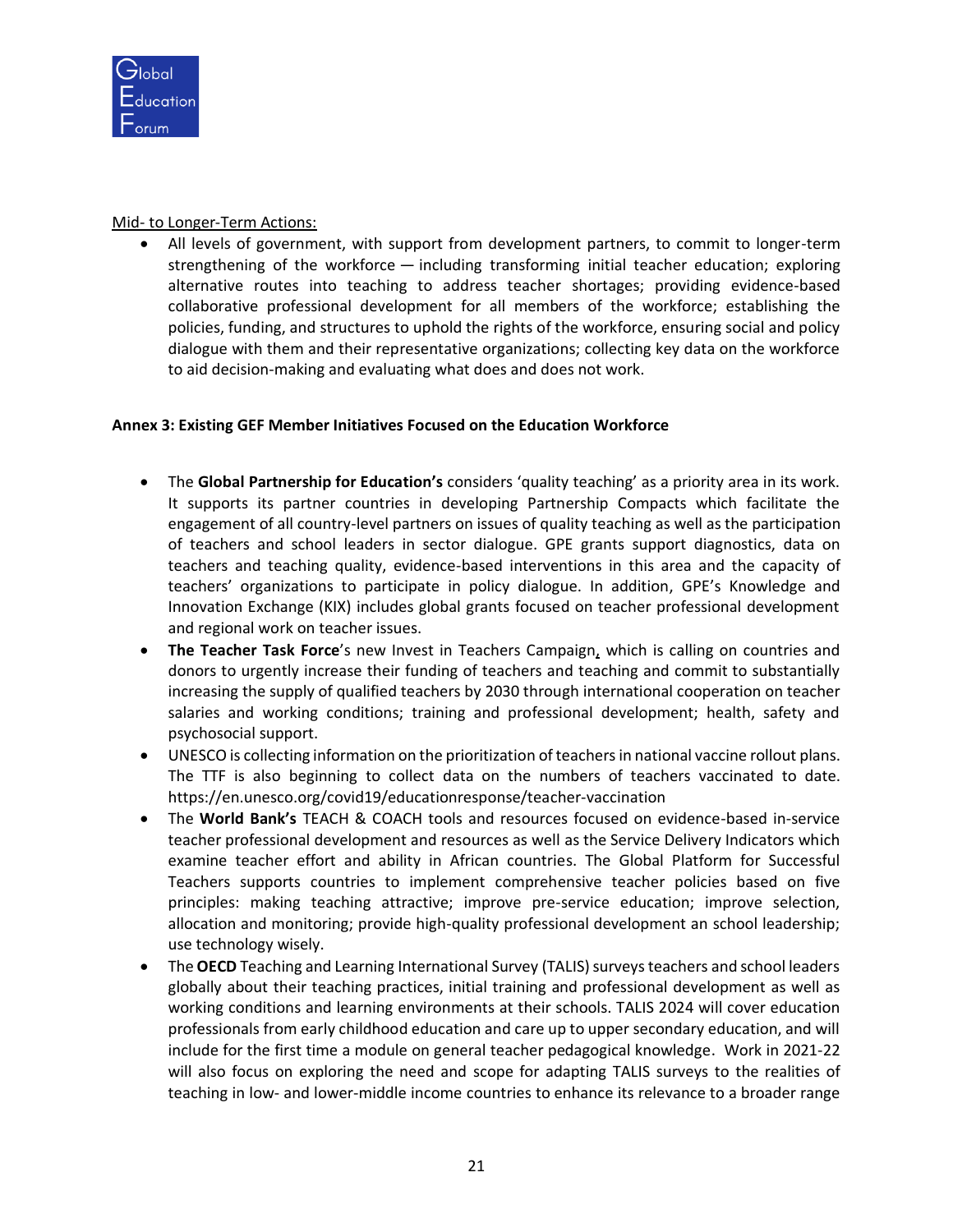

of countries. Besides TALIS, the OECD has also developed a survey module looking at teacher wellbeing to be administered to teachers as part of PISA 2022. Policy work is focusing on teacher professional learning and digitalization. Meanwhile The Global Teaching InSights video library offers a resource that can be used to train teachers and could be linked to the World Bank TEACH and COACH initiatives.

- **UNICEF's** Global Education Strategy includes teachers and teaching practices as priority areas of investment to address the learning crisis. It works to support national governments to strengthen initial teacher training, professional development, school leadership and supervision, incentives and accountability. Annual investment for teacher development exceeded USD53 million in 2020. UNICEF's foundational literacy and numeracy initiative includes teachers as primary strategy and is developing a range of resources to support classroom level practices in assessment and pedagogy. UNICEF Innocenti's Time to Teach research on teacher absenteeism, motivation, retention and time on task to inform the design and implementation of teacher policies in 20 African countries.
- The **Global Education Coalition's** flagship program on teachers which aims to increase the value of teachers' roles and offer professional development opportunities to strengthen digital and pedagogical skills. Through high-quality, large-scale learning opportunities, the flagship intends to reach one million teachers with training and ensure that quality and equitable teaching can continue.
- The **Norwegian Teacher Initiative**: Strengthening Multi-Parner Cooperation to Support Teacher Policy and Improve Learning (2017 to Oct 2021) is coordinated by UNESCO and brings together strengths of seven global partners for improvement of teaching and learning through development of teacher policies. Their work aims to address workforce issues such as recruitment, deployment, motivation, training, remuneration and social participation. UNICEF is currently the lead agency supporting the initiative in Ghana and Malawi, while UNESCO leads in Burkina Faso and Uganda. More information is available at: https://en.unesco.org/themes/teachers/nti

#### **Annex 4: Global coalition to promote team-based approaches for the education workforce**

A global coalition is proposed that would bring together NGOs, development agencies, donors, private sector, research and country partners, and civil society organizations to work together on an ambitious multi-year agenda with the goal of piloting new team-based models for the education workforce and generating robust evidence on these models, their cost effectiveness and how they can be scaled and embedded in education systems with the most impact, especially for addressing access to qualified teachers for the most marginalized, equitable allocation and evidence-based professional development. It would also aim to identify sustainable funding sources to scale existing team-based programs and identify existing constraints – whether political or related to human resources and financing - for governments in implementing these types of approaches. Where the coalition could fit with existing education networks focused on teachers and the workforce (such as the Teachers Task Force) would need to be considered.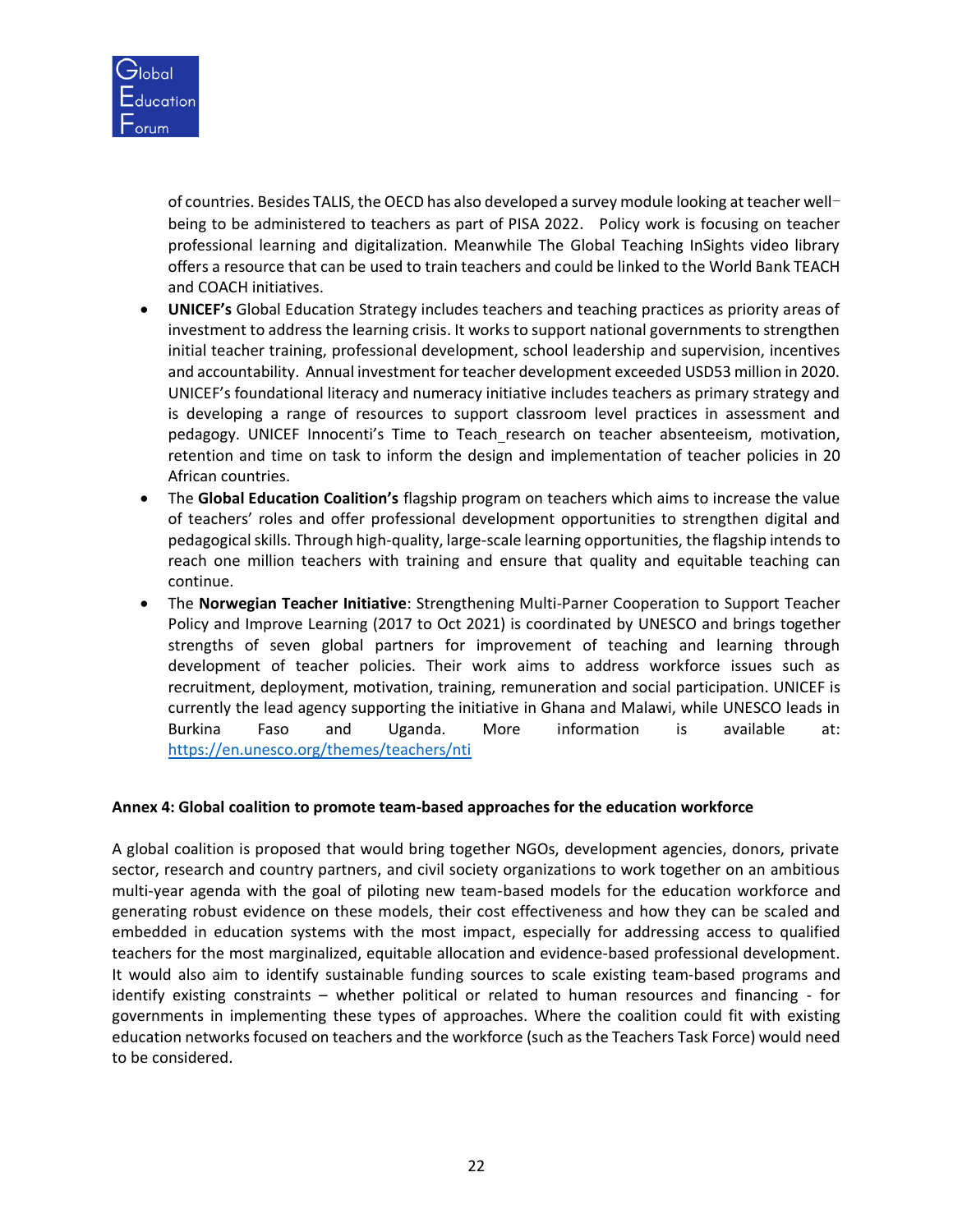

Once evidence has been collected, the Coalition would promote the findings and programs to ensure team-based approaches are considered. As part of this, the Coalition could undertake country level or regional policy dialogues to share evidence and learning or run campaigns to illustrate how learning teams address specific education challenges – such as learning teams for girls' access and learning, foundational literacies, and inclusion.

A few high-level 'champions' from countries and learning team programs would complement the Coalition's activities. Given the multi-sectoral nature of learning teams and diversity of education issues they address, the Coalition could align their agenda and coordinate, where appropriate, with other relevant coalitions, such as the Global Coalition for Education Data (UIS) and the Global Coalition on School Feeding (WFP).

### **Annex 5: Global Education Workforce Diagnostic**

The *Transforming the Education Workforce* report called on the global education community to work together with countries to review their education workforce and develop relevant diagnostics and tools to inform actions towards an education workforce that meets their system needs. While teacher policy frameworks and planning tools exist, an initial review and consultations suggest there are currently no formal processes or tools to analyze roles beyond teachers or the interrelationships between them and other workforce roles for their impact on improved student outcomes and system goals. There is a need for a diagnostic that can analyze the education workforce required to drive system goals - this includes teachers (and differentiated teaching roles) and other roles at the school and system level. This type of analysis would allow for a better understanding of how teachers and other important roles function in an education system; how they interact with each other; and how these relationships impact teaching and learning, especially for the most marginalized. This type of diagnostic could generate new insights on where and how to leverage existing capacity within the education workforce when examined in conjunction with the other elements in a system (finance, curriculum, etc.).

The aim of the diagnostic will be to help policymakers and members of the education workforce identify and prioritize the highest-impact reforms to education workforce design, policies and interventions - for teachers and the wider education workforce - and adjust them as needed in order to improve quality and inclusive education and promote more resilient systems. The diagnostic would aim to complement existing education workforce planning approaches, such as education sector plans, expanding and strengthening the teacher area of analysis and planning with new insights and understanding of policy options for the wider workforce.

A global Steering Committee has been established to provide strategic guidance for this work and includes GPE, UNESCO IIEP, the Teachers Task Force, FDCO, Norad, IADB, Education International, the World Bank and WHO.

In partnership with and supported by GPE, work on the diagnostic has begun with a mapping study that analyzed existing workforce tools, diagnostics and guidelines (such as SABER, TTISSA, the Teacher Policy Development Guide) to understand their coverage of workforce roles and issues as well as the limitations